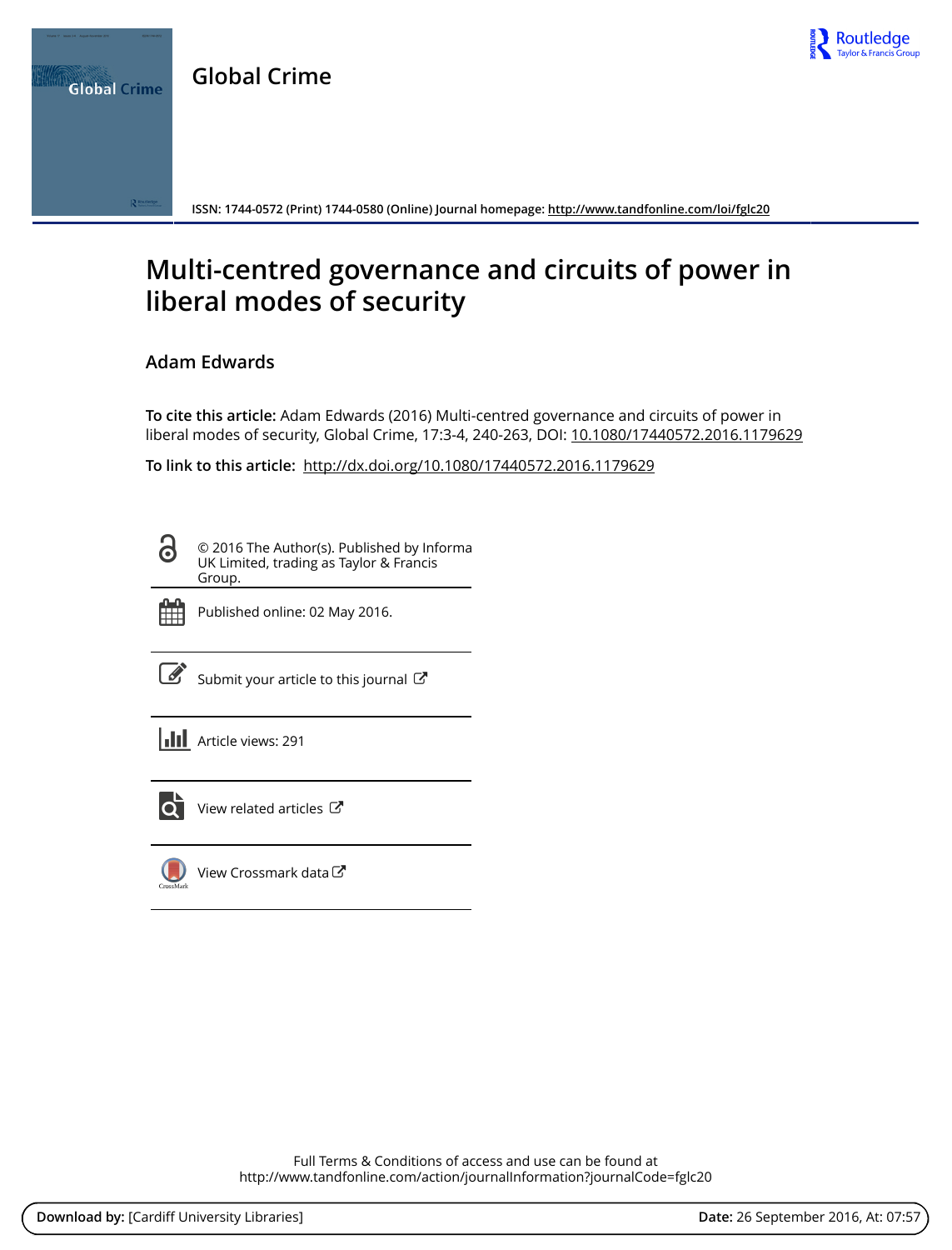# Multi-centred governance and circuits of power in liberal modes of security

Adam Edwards\*

School of Social Sciences, Cardiff University, Cardiff, UK

Multi-centred governance is epitomised in current struggles to better 'secure' liberal democracies as nation state actors are obliged to act 'in partnership' with corporate and non-governmental organisations whilst confronting illicit actors with enhanced digital capacities to circumvent and organisationally outflank both state and corporate powers. Examples of such social technologies, particularly Disruptive Digital Technologies (DDTs), include the use of social media communications for challenging elite constructions of social problems, networked distributed manufacturing technologies for the 'weaponisation' of civil society and the use of unmanned airborne vehicles (UAV's) or 'drones' for surveillance and counter-surveillance. The paper draws upon research into transnational organised crime and urban security in Europe to illustrate the circuits of power that constitute liberal modes of security through causal relations of power-dependence, dispositions that fix or re-fix the meaning and membership categories of security and technologies of production and discipline that can facilitate the disruption or reproduction of these causes and dispositions.

Keywords: governance; security; circuits of power; disruptive digital technologies; urban security; organised crime

# 1. Introduction

Contemporary argument about the role of the state in the governance of liberal democracies entails a dispute over trends toward the decentring of power away from the nation state and its diffusion downwards to local and regional authorities, upwards to supra-national authorities and outwards to commercial enterprises.<sup>[1](#page-18-0)</sup> Such trends are of obvious concern to the study of security and the capacity of nation states to deliver on their most basic, constitutive, obligation to guarantee universal public safety within their territorial jurisdictions<sup>[2](#page-18-0)</sup> and in conditions of the alleged 'globalisation' of crime and other security threats that are believed to subvert this sovereignty.<sup>[3](#page-18-0)</sup>

Here, these arguments are considered in relation to critics of governance theories who have reasserted the significance of sovereign nation-state power and, therefore, a need to recentre the study of the state in the analysis of governmental power.<sup>4</sup> In turn, it is argued that tendencies to de-centre or re-centre the analysis of political power in liberal modes of governing arise out of a preoccupation with a sovereign concept of power as a property that emanates from, or is constituted against, the core executive. This preoccupation is signalled in the architectural language of 'tiers' and 'levels' of governing above, at or beneath the

\*Email: EdwardsA2@cardiff.ac.uk

© 2016 The Author(s). Published by Informa UK Limited, trading as Taylor & Francis Group.

This is an Open Access article distributed under the terms of the Creative Commons Attribution License (http://creativecommons.org/ licenses/by/4.0/), which permits unrestricted use, distribution, and reproduction in any medium, provided the original work is properly cited.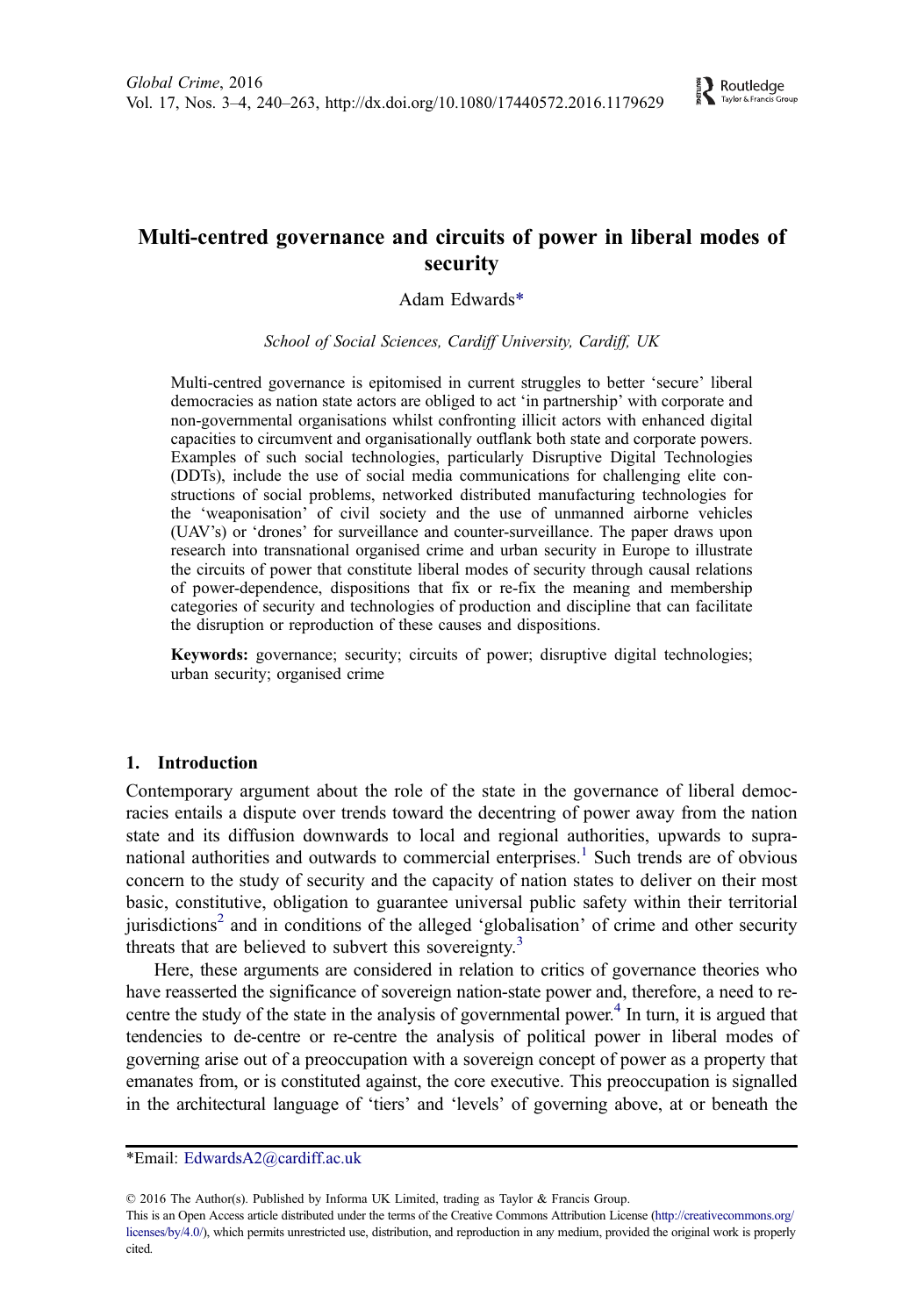nation state. If, however, a more strategic concept of power is adopted, the core executive appears as but one centre or 'obligatory passage point' in a complex circuitry of relations of power and resistance that produces multiple-centres of governance or passage points through which aspirant governors must pass in order to realise their policy goals.<sup>[5](#page-18-0)</sup> An appreciation of the multiple passage points entails an understanding of the relations of  $p<sub>power</sub> dependence<sup>6</sup> that structure and differentiate liberal modes of governance. These$ relations are characterised by asymmetries, for example between the constitutional-legal powers of nation states, which corporate powers have to negotiate, and the financial powers of corporations on which states depend to deliver on their electoral mandates.<sup>[7](#page-18-0)</sup> There are, however, other breaks in the circuitry of liberal governance including actors within civil society that are capable of disrupting state and corporate power, particularly given the rise of various digital technologies for social media communication, networked distributed manufacture and the enhanced surveillance of populations.<sup>8</sup>

This paper advances the novel concept of 'multi-centred governance' as an emergent condition of these circuits of power and resistance. An implication of this for the study of security $9$  is that analysis needs to progress beyond accounts of the limits to sovereign state power to explanations of the strategic 'power to' secure in conditions of asymmetrical power-dependence.[10](#page-18-0) A corollary of the focus on power-dependence is a concern with the integral relationship between state power and civil society and the proposition that developments in one of these fields, such as the proliferation of serious crime networks, cannot be divorced from developments in the other, such as the degradation of state powers through austerity programmes. How this integral, necessary, relationship is contingently worked out in specific social contexts is a matter for concrete empirical case studies<sup>[11](#page-18-0)</sup> underpinned by the framework for conceptualising governance and security advanced here.

To justify the concept of multi-centred governance (MCG), the article draws upon Clegg's<sup>[12](#page-18-0)</sup> 'circuits of power framework' to distinguish this concept both from other theories of governance and from their critics involved in current debates about security in advanced liberal democracies. This is primarily an exercise in conceptual and methodological analysis, not an empirical case study, in which the concept of MCG is distinguished in terms of its commitment to a realist aetiology of political power beyond the state. However the contribution of this concept is illustrated throughout through reference to the author's own empirical work on urban security, transnational organised crime and disruptive digital technologies. To this end the case for a theory of multi-centred governance is made through reference to the analytical shift in debates over liberal modes of security from a preoccupation with sovereignty to a greater interest in strategic concepts of power. Having made this case, section three illustrates the three circuits of causal, dispositional and facilitative power that constitute multiple centres of power. The argument then concludes with some conjectures about prospects for the exercise of power and resistance in liberal modes of security and the further research agenda implied by the acknowledgement of multiple-centres of power.

# 2. Conceptualising governance and security: from sovereignty to strategy

Governance has been located in studies of policing and security in terms of its 'other', the government of 'sovereign powers' and, especially, their failures and limitations. In Anglophone criminology, for example, one of the most cited papers on contemporary strategies of crime control concentrates on the 'Limits to the Sovereign State'.<sup>[13](#page-18-0)</sup> David Garland's essay crystallises concerns about the need to adapt to the normality of crime and the incapacity of states to deliver on their self-legitimating 'punitive display' through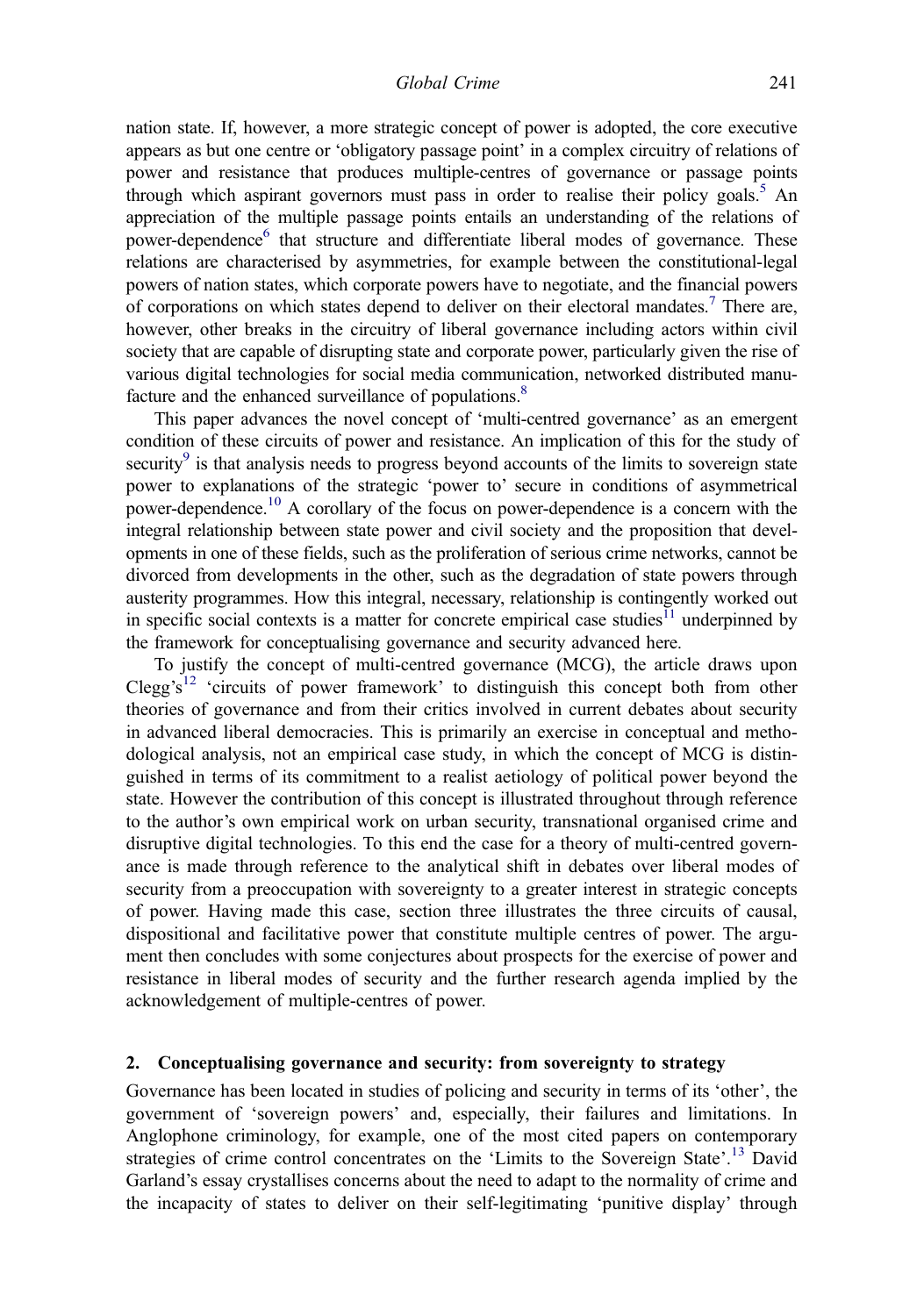various narratives of warfare on crime, drugs and terror etc. There is an affinity with broader work on the limits to hierarchical rule noting the failure of administrations to appreciate the constitution of polities differentiated through related but discrete policy networks.[14](#page-18-0) In relation to security, limitations have been identified in evaluations of policy responses to mundane problems of crime and punishment, the idea that 'nothing works' given the high recidivism rate of those offenders successfully prosecuted and imprisoned, placed on probation or fined. Critics of state power in the UK, for example, note the huge attrition rate in which such prosecutions only apply to those responsible for less than 5 per cent of estimated notifiable offences.<sup>[15](#page-18-0)</sup> Limits to sovereign power are also registered in policy discourse about the growing importance of transnational threats to national security such as 'organised crime', mass migration and terrorism often glossed in terms of 'globalization and crime'. [16](#page-18-0)

# 2.1. Sovereign power and security: reconstructing leviathan?

More recently, however, a counter-narrative has emerged that criticises the concept of governance for underestimating the resilience and continued centrality of sovereign nation states to the exercise of governmental power. Most notably, in the latest instalment of his analytical history of social power, the political sociologist Michael Mann argues that:

The belief that globalization is undermining the nation-state is very widespread . . . All this is greatly exaggerated . . . It is a very Western-centric view, tending to see market capitalism as universal. Yet ... much of the world lives under politicized versions of capitalism in which one acquires access to economic resources through connections to the state. Moreover, even in the West the state is not so much declining as changing. The global economy still needs regulation by states, and nation-states have acquired a whole range of new functions, from providing welfare to interfering in family and sexual life.<sup>[17](#page-18-0)</sup>

Within studies of security this argument finds its counterpart in the work of those seeking to re-emphasise the centrality of the national 'security state'.<sup>[18](#page-18-0)</sup> In their recent account of the shift from welfare state to security state formations, Hallsworth and Lea signal their connection with the Hobbesian tradition of thinking about power in sovereign terms, calling for a 'reconstruction' of Leviathan.<sup>[19](#page-18-0)</sup> Far from acknowledging the limits to sovereign power, this argument draws upon Gilles Deleuze's concept of 'control societies', $20$  noting the increased efficiency and economy of state and corporate power in the mundane regulation of civil society, a situation they provocatively characterise as 'soft fascism' and the 'micro-fascism of everyday life':

The welfare state relied on and produced patrician experts who took a benign view of the troubled delinquents they were expected to rehabilitate . . . We are now witnessing the arrival of new – often deskilled – cadres of security experts. These no longer see, and are no longer expected to see, the individual as a composite being whose biography they need to understand but rather as individuals reduced to clusters of denaturalized risks each of which requires coercive management.<sup>[21](#page-18-0)</sup>

In support of this proposition, which they regard as exemplifying the current re-articulation of security in liberal welfare state formations, Hallsworth and Lea cite the redefinition of the poor as 'at risk' groups to be coercively controlled rather than vulnerable groups to whom entitlements need to be better extended.<sup>[22](#page-18-0)</sup> In many respects, the acid test of this shift is the treatment of young people, particularly those from disadvantaged family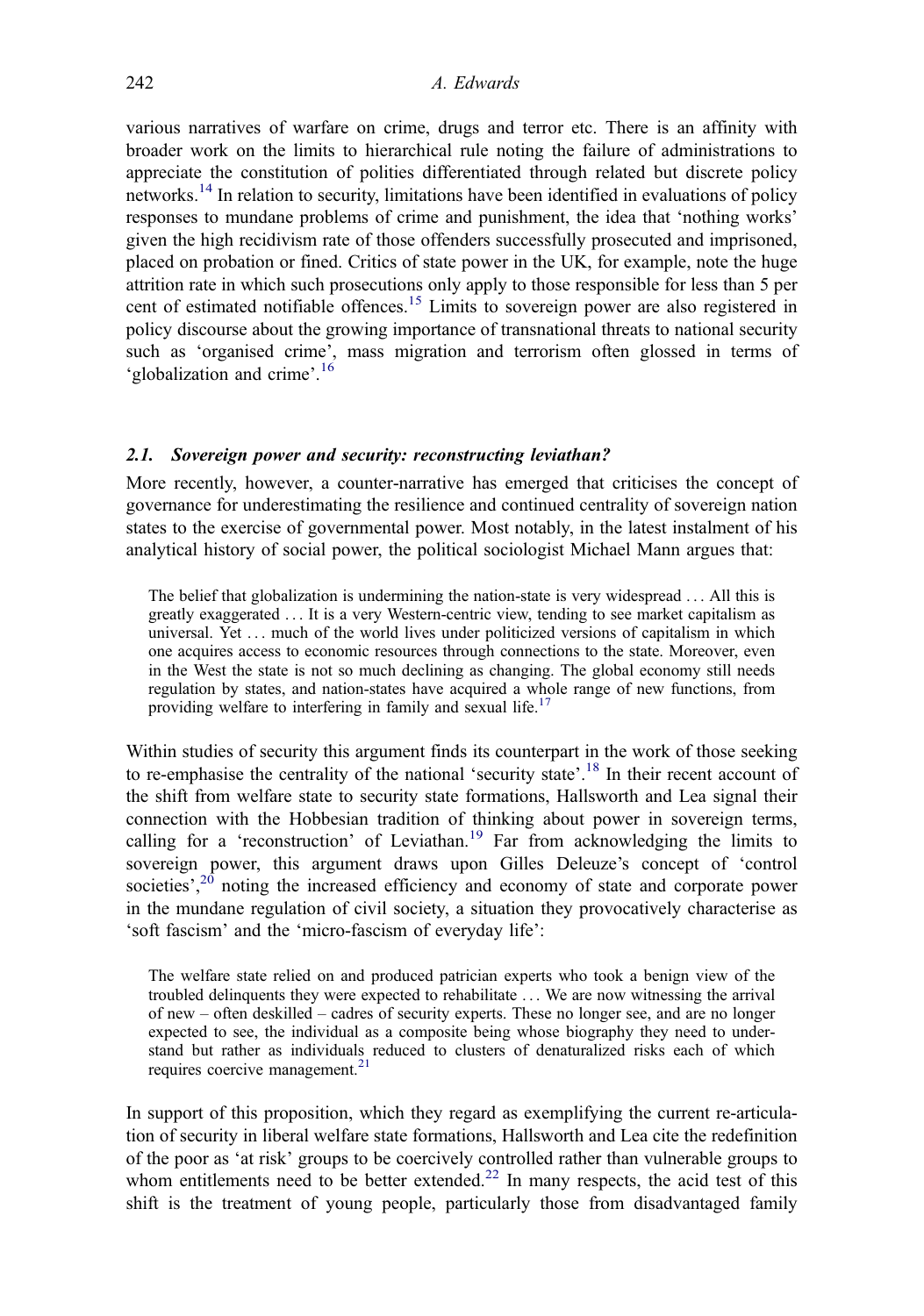backgrounds, as risks with 'anti-social' proclivities requiring increasingly forensic surveillance and regulation (behaviour orders, curfews, electronic tagging, incapacitative custody etc.) rather than as citizens with rights whose delinquency is as much a collective failure of state power to adequately extend their entitlements to social inclusion as it is of individual pathologies in need of correction.<sup>[23](#page-18-0)</sup>

If penal welfarism has been displaced by risk management, then the security state formation is also characterised by Hallsworth and Lea in terms of its preoccupation with more 'powerful offenders,' in particular those associated with alleged 'transnational organised crime' and inter-continental terrorism. The recourse to pre-emptive interventions (in extremis, those of 'rendition'), the abrogation of due process in criminal justice (including intrusive, mass surveillance of digital communications) and reversals in the burden of criminal proof (as in the Proceeds of Crime Act 2002, requiring suspects in England and Wales to demonstrate their assets were not gained through criminal enterprise) have all been legitimated in relation to the alleged exceptionality of the threats posed by these new kinds of powerful offender.<sup>[24](#page-18-0)</sup>

'Securitization',<sup>[25](#page-18-0)</sup> in which the suspension of due process and normal democratic oversight of security strategies is justified on the grounds of the exceptional character of powerful offending and consequently the existential threat it poses to licit political economies, has also been justified in terms of the functional over-spill of globalization and other exercises in 'de-bordering' controls on the free movement of people, goods, services and capital (as in the European Union's Single Market). Powerful offending and existential threat are constructed in official narratives as a consequence of this freedom of movement, which in turn requires more exceptional executive powers of surveillance and regulation.[26](#page-18-0) Finally, it is argued the security state, although more typical of the British context than other European contexts, especially those in the remnants of Scandinavian social democracies, is further consolidated by the global import/export trade in security policies. Such policy transfer, augmented by the proliferation of transnational statutory and commercial networks, privileges tendencies toward the isomorphic reproduction of the security state rather than tendencies toward its resistance and consequent variegation.<sup>[27](#page-18-0)</sup>

For all the rich conceptual insight of arguments over the decentralisation or recentralisation of nation-state power, it can be argued that framing security in terms of the limits to, or conversely the efficacy of, sovereign power misdiagnoses the real powers and liabilities of security, particularly those that inhere in the relations of power-dependence. To this end, and against the Hobbesian construction of political power, there are important analytical lessons to be drawn from that strategic concept of power which has been traced back to the first empirical student of political authority 'in action', in the Florentine Court of the Medici, Niccolo Machiavelli, and in the thought of those working in the subsequent Machiavellian framework of power: Gramsci, Foucault, Callon and Latour.<sup>[28](#page-18-0)</sup>

# 2.2. Strategic power and security: putting Leviathan in its place

In The Prince Machiavelli offers a rich descriptive ethnography of power conceived in terms of its strategies. Towards these strategies he takes no moral stance: they are neither good nor bad, their only purpose is their effectiveness. They flow from no principle of sovereignty; they serve no principle of sovereignty; they reproduce no principle of sovereignty. . .. Power does not belong to anyone nor to any place; it is not something that princes necessarily have; it is no Leviathan. Power is simply the effectiveness of strategies for achieving for oneself a greater scope for action than for others implicated by one's strategies. Power is not any thing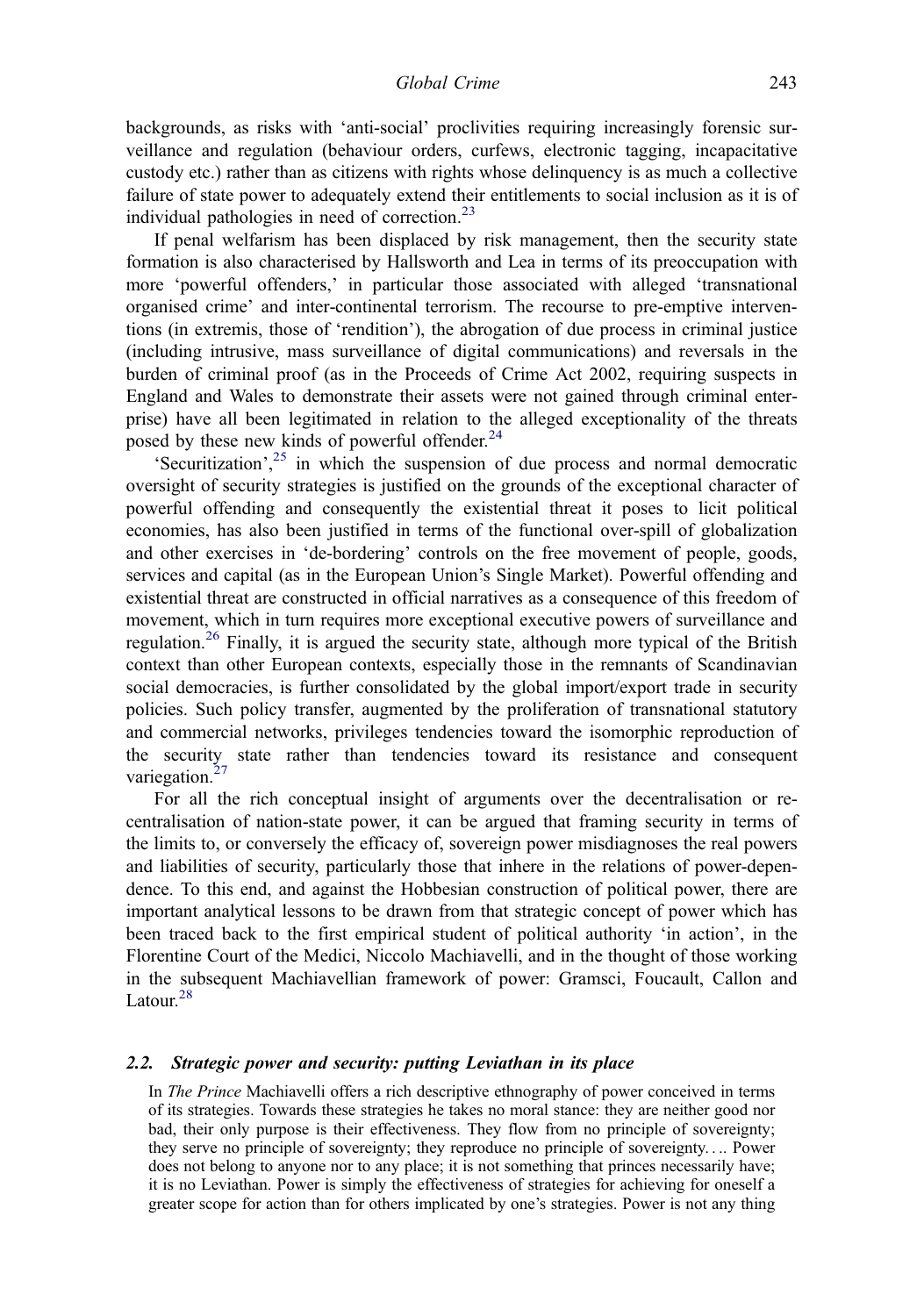nor is it necessarily inherent in any one; it is a tenuously produced and reproduced effect which is contingent upon the strategic competencies and skills of actors who would be powerful.[29](#page-18-0)

The central paradox of power: the power of an agency is increased in principle by that agency delegating authority; the delegation of authority can only proceed by rules; rules necessarily entail discretion and discretion potentially empowers delegates. From this arises the tacit and taken-for-granted basis of organizationally negotiated order, and on occasion, its fragility and instability.<sup>[30](#page-19-0)</sup>

In his own reflection on Machiavelli's conceptual framework, Latour states the paradox of power more succinctly: the difference between the potential to exercise power and the actual exercise of power is always the actions of others.<sup>[31](#page-19-0)</sup> Power inheres not in actors but in their social relations. The value of Clegg's further reworking of this strategic-relational concept of power is in its focus on distinctive circuits that fix and re-fix the rules of membership and meaning that constitute powers of association in these networks and on innovations in the techniques of discipline and production that facilitate the disruption, destabilisation and reformulation of these rules. Before applying concepts from this 'circuits of power' framework to the paradoxes and consequent multi-centred governance of security, it is worth recalling why those working with a strategic concept of power were so concerned to 'unscrew the great Leviathan'<sup>[32](#page-19-0)</sup> or as Foucault vividly remarked, why it remains important for political theory to 'cut off the kings head'.<sup>[33](#page-19-0)</sup> As it will be further elaborated below, if this injunction was important for histories of the present in the 1970s it is even more the case in the emerging contours of digital society with its proliferating technologies of disruption, insecurity and risk. $34$ 

If it is accepted that power is relational not proprietorial, then it is possible to acknowledge the role of state actors in associations of membership and meaning without necessarily granting them a privileged position within these associations. Even if it is acknowledged, apropos Michael Mann, that there are asymmetrical relations between state actors (with certain ideological, economic, political and military resources) and other commercial and civic actors, then state agencies are still not independent of these other actors for the accomplishment of their governing strategies. If, as Mann argues, the 'leading edge' of social power in the early 21st century is the United States,<sup>[35](#page-19-0)</sup> its struggle to project its own national security interests in the Middle Eastern conflicts of the past decade is a salutary reminder of the limits to sovereign projects. Within the metropolitan life of the US itself, urban political analysis has also emphasised the interdependence of state and corporate actors in the 'power to' fix and re-fix regimes of governance as the constitutional-legal powers and electoral mandates of state actors are necessarily traded with corporate actors for the financial, organisational and informational resources that are needed to actually deliver on these mandates.<sup>[36](#page-19-0)</sup>

This takes us some distance from the accomplishment of 'fascistic' rule, even of the 'soft', mundane, variety in liberal modes of security. Relations of power-dependence suggest that authoritarian state projects, premised on sovereign command and control, are destined<sup>[37](#page-19-0)</sup> to be organisationally out-flanked by competing centres of power that recognise the need to translate their *potential* to govern into *actually* existing strategies of governance. In this sense, the imperative of acting through others is a necessary 'standing condition' of governance. How this standing condition is acknowledged, interpreted and manipulated for strategic advantage by competing security actors is, however, a contingent relationship whose negotiation and practical accomplishment will be contextspecific. Effective translations are those that can better fix/re-fix the interests of others in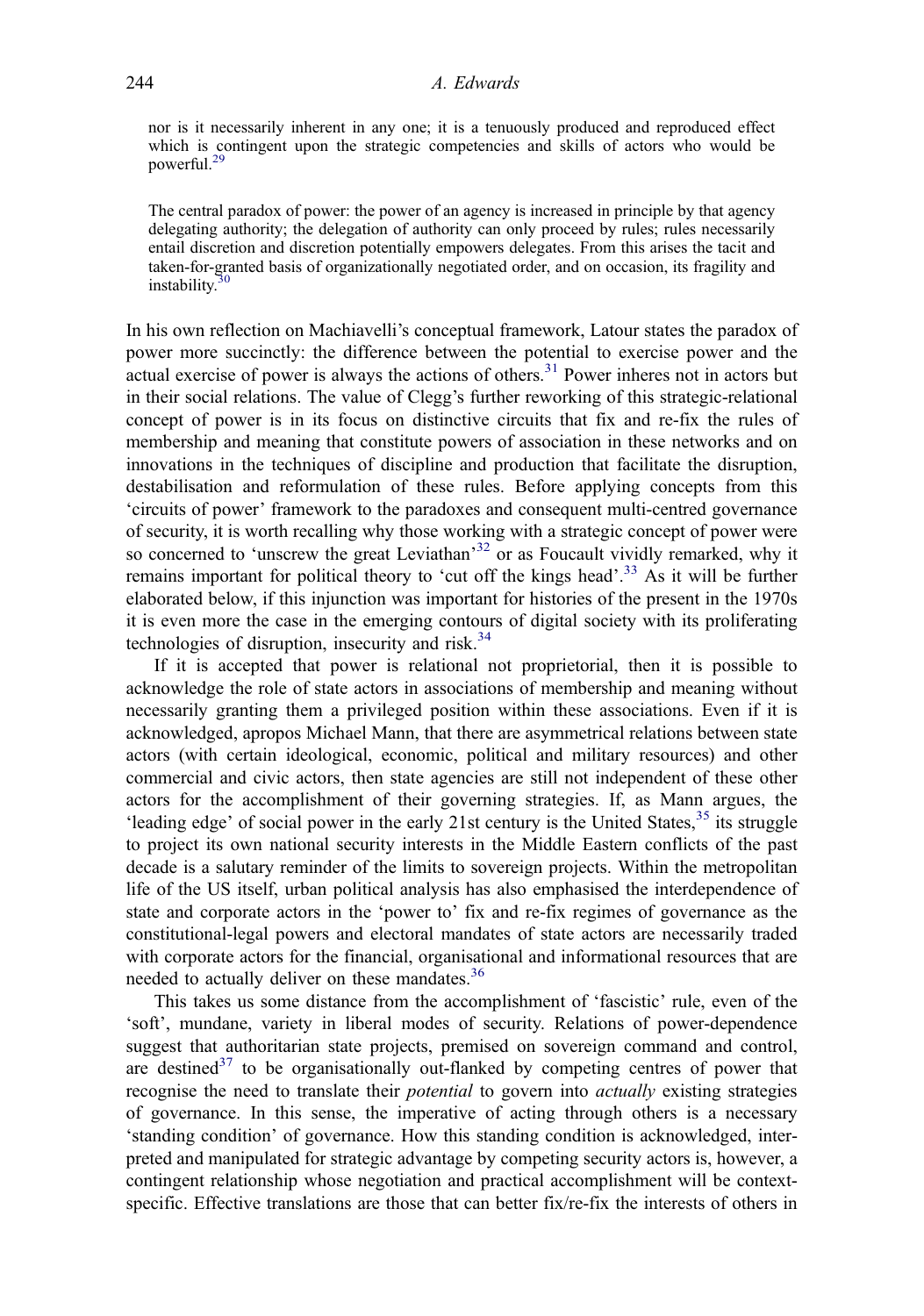their problems, enrolling and mobilising these interests into stable governing coalitions through mutually beneficial exchange relationships.<sup>[38](#page-19-0)</sup> This point has been grasped in the policy networks literature[39](#page-19-0) and through reference to the 'exogenous' shocks to governing coalitions that can be generated by innovations or crises of production and discipline in the interrelationship between state and corporate actors.<sup>[40](#page-19-0)</sup>

However, the more pressing analytical challenge, certainly for understanding the strategic powers of association in problems of security, is to recognise the contribution of actors in civil society to the constitution of circuits of power and resistance. Criminological work has begun to address this through reference to strategies for 'governing from below' adopted by, for example, paramilitaries, serious crime networks and vigilantes.[41](#page-19-0) Another frontier is the consideration of 'power and resistance 2.0ʹ or the disruptive implications for security strategies of digital technologies, deployed through the 'interactive' second generation of the World Wide Web. To this end, there is a need for a framework for understanding relations of power and resistance amongst multiple centres of security.

#### 2.3. Multi-centred governance: distinguishing centres, networks and circuits of power

The provenance and contribution of the proposed theory of multi-centred governance to arguments about liberal modes of security can be clarified further through reference to recent developments in the ongoing dispute between state-centred and network-distributed concepts of political power. This dispute can be understood in terms of 'second order' theories of power and 'third order' reflections on the methodological assumptions underpinning these theories and how the interaction of second and third order accounts re-constitute governable problems of security in particular ways.<sup>[42](#page-19-0)</sup>

At the core of second order disputes about security is a binary argument over whether political power has a (singular) centre, as in the imagery of the Leviathan, or whether it ought to be understood as a social force lacking any centre at all.<sup>[43](#page-19-0)</sup> The contention here is that this binary argument generates a false dilemma for social science. Privileging a particular centre of power, such as the nation state, obscures the grounds for resistance to, and thus variegation in, the exercise of this power within and across, as well as between nation states, as recognised in work on trans-national, sub-national and supra-national 'fields of security'.<sup>[44](#page-19-0)</sup> Conversely, the preoccupation with the dissipation of political power into a plethora of networks constituted by 'nodes' or 'bubbles' of governance, as in the conduct of children by parents in families, of tourists by commercial security on-board aircraft, or of 'denizens' by informal conflict resolution committees in townships,<sup>[45](#page-19-0)</sup> obscures important asymmetries in the capacity of different kinds of governor to project their strategic power. To take the example of the family as an instance of nodal governance, a parent may have certain, more immediate, capacities to conduct the conduct of children in their family but these capacities are shaped, in turn, by the standing conditions of family life as set by state and corporate powers, such as access to accommodation, income support, additional childcare, education and employment opportunities and so forth.<sup>[46](#page-19-0)</sup> In this instance, family nodes are located within a broader assemblage of power relations which set the strategic context for parents' capacity to govern their own children. In turn, however, those state powers interested, in Michael Mann's terms, in increasingly 'interfering' in family life cannot do so forensically and ubiquitously for all families and are therefore dependent on the discretion parents have to immediately conduct the conduct of their children in accordance with state social policy objectives.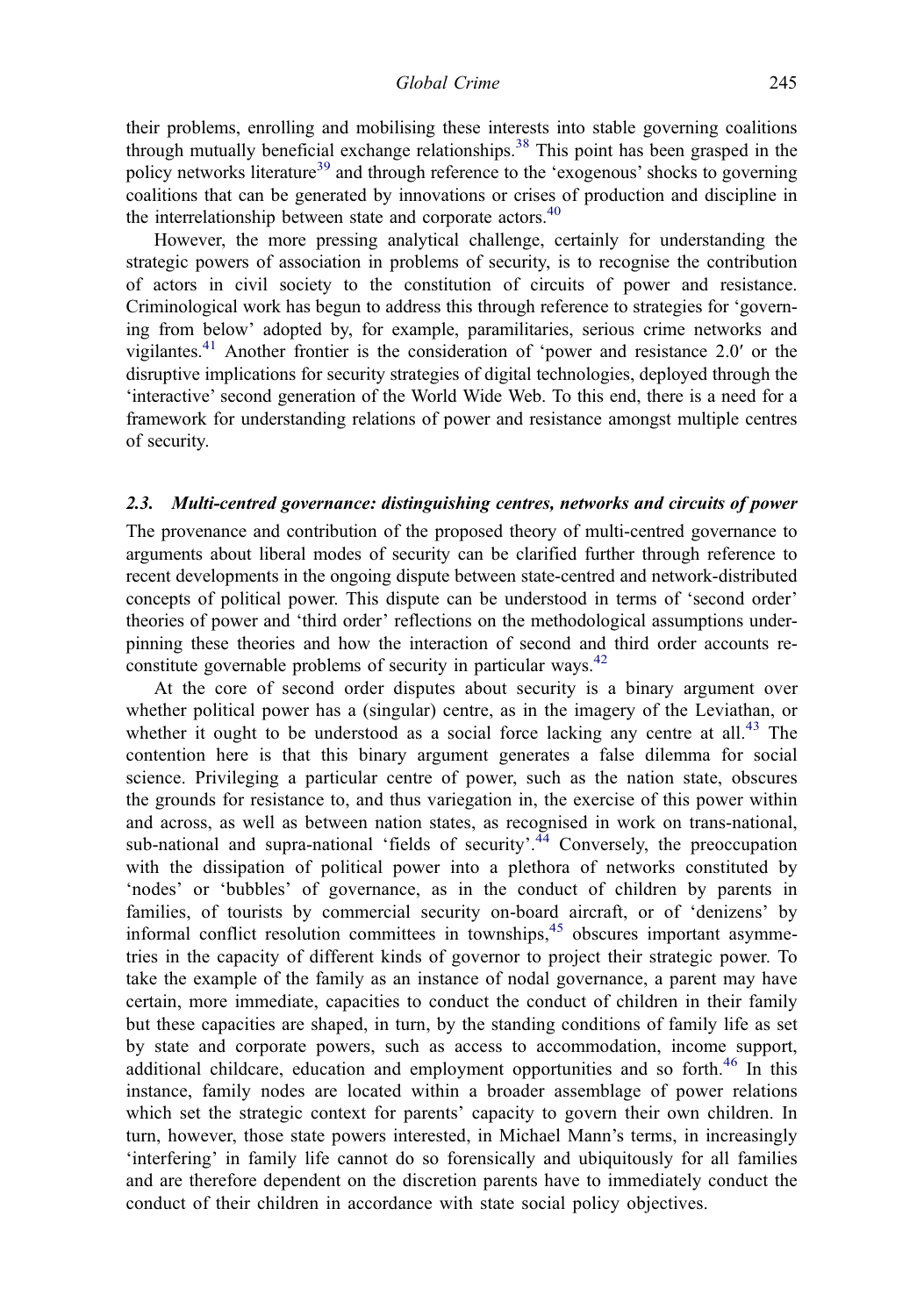As such, the multi-centred theory of governance (MCG) transcends the binary argument over whether political power is either state-centred or lacks any centre at all by focussing on the asymmetrical relations of power-dependence amongst the range of actors that compete to establish themselves as obligatory passage points for constituting and acting upon particular governable problems. These relations can only exist because there are rival centres of power and resistance which aspirant governors, such as parents, teachers, municipal authorities, police forces and core executives are obliged to negotiate. In turn this provokes the question of whether and, if so, why certain centres of power prevail over others in particular places, for particular periods in relation to specific problems. In answer to this, the multi-centred theory of governance conceptualises power as necessarily related to resistance, as producing resistance, and therefore as an ongoing struggle rather than an accomplished state formation.

At this point it might be objected that the MCG simply reiterates the decentred concept of power found in other network-distributed theories of governance, particularly those inspired by Foucault's study of governmentality<sup>[47](#page-19-0)</sup> and Deleuze and Guattari's concept of 'assemblage'. [48](#page-19-0) There is certainly an affinity with these theories and a shared intellectual provenance in the Machiavellian framework of strategic power but the MCG is distinguished from these theories of governance by the analytical priority it accords to the circuits of power and resistance that produce and disrupt the rival centres or obligatory passage points of power. Rather than abstracting particular 'nodes' or 'bubbles' of governance from the network of asymmetrical relations of power-dependence in which they are entangled, the MCG is concerned with the interrelationship between rival centres of power, the dispositions that integrate actors in these centres, however temporarily, the standing conditions which privilege certain centres of power over others and the technologies of production and discipline that can alter these conditions and promote particular governing dispositions whilst destabilising others. In this way, the focus upon circuits of power informs causal explanations, not just descriptions, of governing assemblages, how they are formed and why they are reproduced, challenged and replaced.

This latter point is especially important for justifying the comparative methodological aim of the MCG which addresses the recent interest in explaining the success and failure of rival governing projects pursued within the same nation state contexts.<sup>[49](#page-19-0)</sup> A corollary of this aim is that governance needs to be understood in 'global perspective' for both societal and social scientific reasons. It is argued that real-world conditions of the increased transnational mobility of illicit, as well as licit, capital, labour, goods and services emphasise localities, particularly powerful city-regions, rather than nations as the primary focus of social and political change.<sup>[50](#page-19-0)</sup> Knowledge about, and opportunities for emulating, governing arrangements beyond the nation state have also been driven by the revolution in digital communications technologies, particularly the internet, equipping both social actors and social scientists with instantaneous access to a greater volume and variety of comparative data. In this context the capacity for transnational policy transfer, emulation, plagiarism and adaptation is intensified, further undermining the idea that local practices of governing can be understood as autonomous, abstracted from the global-local relations in which they are enmeshed.

In these terms the methodology underpinning the MCG can be distinguished from rival 'third order' accounts of researching governance and security, in particular the binary opposition of 'formal' and 'historicist' methodologies. The inclination behind the formal approach is to generalise about processes of governance, by seeking uniform qualities and substantiating universally applicable explanations, as in the examples of 'securitization' and 'the security state'.<sup>[51](#page-19-0)</sup> By contrast, advocates of historicism argue that to adequately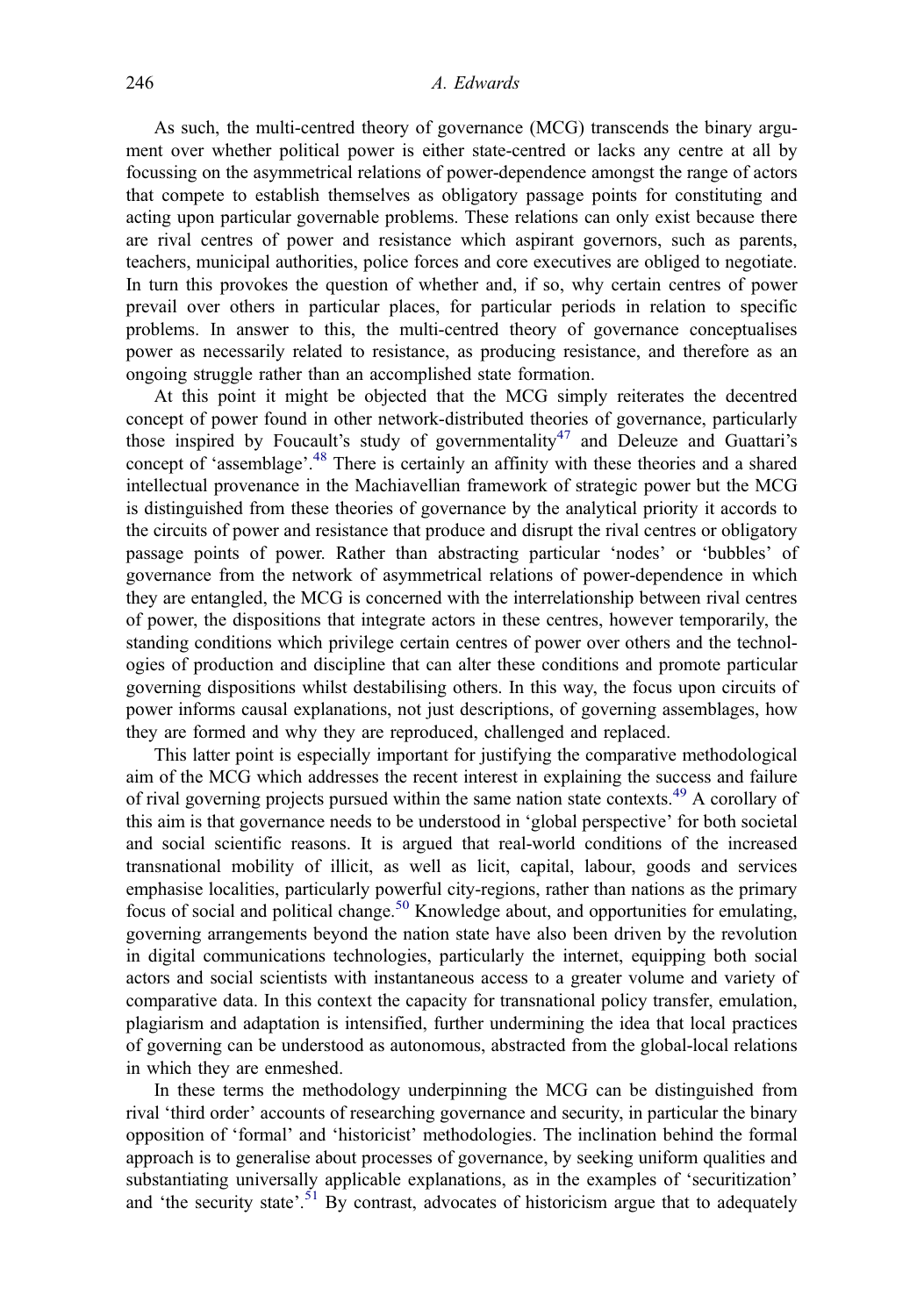understand and explain processes of governing, it is necessary to see them as meaningful activities dependent on particular social and historical contexts:

To discuss and explain this meaningful activity is to ascribe desires and beliefs to the relevant actors . . . Social scientists have to do the empirical work of finding out what beliefs and desires people actually hold in any given case. They have to rely less on formal models than on contextual and historical explanations . . . Social scientists should adopt a noticeably more interpretive approach in which practices appear as patterns of contingent activity explained by reference to the meanings within them and the historical contexts of these meanings. <sup>[52](#page-19-0)</sup>

The distinctiveness of the methodology underpinning the MCG is in its treatment of the context-dependency of security problems. If formal approaches under-contextualise accounts of security, precluding the opportunity to question variegation within the same context, then some historicist approaches provide over-contextualised accounts, inhibiting an understanding of whether there are processes of governing that can be transferred across contexts because they are context-independent.<sup>[53](#page-19-0)</sup> Instances of 'strong' historicism can be found in studies of governmentality and 'histories of the present' that prefer thick description or 'diagnoses' of specific governing arrangements to attempts to causally explain them through comparative analyses of different contexts of governing.<sup>[54](#page-19-0)</sup> This strong historicism argues that the very use of abstract concepts, like 'securitization', produces misrepresentations of the contexts in question because they superimpose the categories and concepts of theorists onto those of their research subjects in ways that mistranslate and misrecognise the meanings which these subjects attribute to their own activities. It is argued that causal explanations developed in a particular historical moment cannot keep pace with processes of political change, they are highly perishable and cannot but mistranslate problems of security in other moments. Hence the fundamental criticism that formal models in social science fail to recognise their own historicity.<sup>[55](#page-19-0)</sup> For these reasons the goals of critical social science, to arbitrate between rival truth-claims and provide a more emancipatory understanding of the problems and governing arrangements in question, must be rejected in favour of diagnostic descriptions of government. In response, critics of this strong historicism argue it prevents commentators from posing questions about why governing programmes prevail or fail,<sup>[56](#page-19-0)</sup> how they can be reformed and what lessons can be drawn about this from comparative analysis.<sup>[57](#page-19-0)</sup> Advocates argue the rejection of critique and explanation, 'the burdens of sociological realism', [58](#page-19-0) liberates historicist accounts to be forward-looking in inventing alternative governing arrangements and thinking, 'how not to be governed thus'. [59](#page-19-0)

As a consequence of these methodological orientations, and despite their profound differences, both formal and historicist approaches inhibit explanations of the contextdependency of governing arrangements. Historicist accounts assert the context-dependency and patterns of contingent activity in governing arrangements rather than establishing these through comparisons of what, if any, arrangements transfer across contexts. This is particularly problematic given the plausible argument that processes of globalisation are likely to intensify policy transfer across different governing contexts, as political actors emulate established 'best practice' a process referred to as 'mimetic institutional isomorphism'.<sup>[60](#page-19-0)</sup> Whether governing arrangements for security are becoming more isomorphic is a moot question for empirical investigation but methodologically this implies the definition of a comparative framework using common concepts to differentiate processes of convergence and divergence.<sup>[61](#page-19-0)</sup> Formal approaches may distinguish between, for example, 'securitization' in general and particular instances of securitization<sup>[62](#page-19-0)</sup> but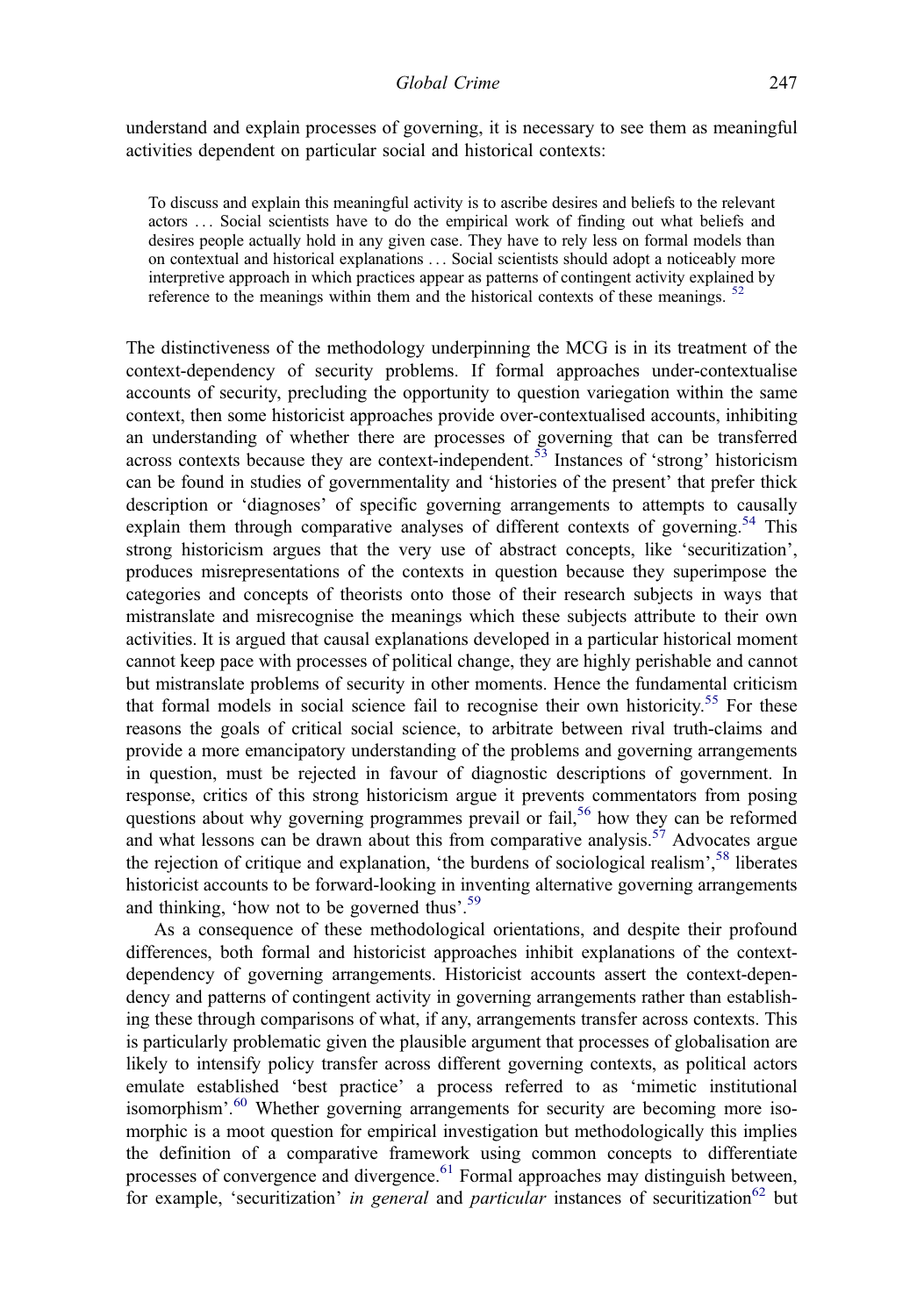even so, this formal theory draws attention away from any other governing arrangements for security that may be discovered through context-sensitive research, such as multiple case studies that contrast rival theories.<sup>[63](#page-19-0)</sup>

By contrast, the methodology underpinning the multi-centred theory of governance problematizes the context-dependence of governing arrangements by distinguishing necessary relations of governing, which by definitional fiat will be found across different contexts and which frame comparative analyses, from contingent relations that are context-specific. This, it will be argued in the third section of this article, is especially important for understanding the interplay of global – local relations and how these complicate the isolation of national or local contexts of security. As such, context is understood as a relational concept whose meaning can only be grasped in relation to that which is context-independent.

In turn, this requires a method of articulation that is distinct from both the formal modelling of governing arrangements and the historicist description of particular governing arrangements. This method can be found in the epistemology of critical realism which conceptualises any social problem as being 'concrete', a 'unity of diverse aspects', which can only be understood through a process of abstraction, isolating in-thought what these diverse aspects might be, as a precursor to investigating how these aspects come together in particular, 'real-concrete', instances. $64$  The multi-centred theory of governance uses this epistemology to isolate, in thought, the necessary relations of governing security, without which arrangements for governing security could not exist, as a precursor to concrete studies of how these necessary relations occur within and are shaped by contingentlyrelated conditions. In these terms the context-dependency of governing security can be grasped through an understanding of how necessary and contingent relations are configured in particular places and moments.

Reasserting causal explanation in this way also enables the normative aspects of critical social science to be addressed. In contrast to the 'non-committed analytic' of detailed configurations of rule found in historicist approaches,  $65$  this methodology reasserts the objectives of explaining the causes, reproduction and failure of governing arrangements as a premise for reflecting not just on 'how not to be governed thus' but on 'why we ought to be governed better' and 'how this could be so'.<sup>[66](#page-19-0)</sup>

In the remainder of the article it is suggested, in keeping with a strategic concept of power, that the circuits of power framework $67$  provides a useful source of abstractions about the multi-centred governance of security: the standing conditions and dispositions of governing arrangements for security and the technologies that can reproduce or disrupt these arrangements. The implications of this approach for studies of security are illustrated through reference to 'urban security' and transnational organised crime. These problems of security exemplify the public policy impulse to problematise security in ways that constitute the powers and responsibilities of sovereign authorities, particularly nation states and regional 'city-states'.<sup>[68](#page-19-0)</sup> Once they are rearticulated in the terms of circuits of causal, dispositional and facilitative power, however, it becomes possible to challenge the assumptions behind this policy discourse and recognise the integral relationships amongst multiple centres for governing security. In this way, the multi-centred theory reconstitutes the problems of governing security as problems of circuits of power rather than accomplished state formations or context-specific networks.

In constitutional-legal terms it is understandable that problems are articulated in the terms of the sovereign centres constituted in law as responsible nation states or local governments. This should not be confused, however, with the sociological experience of these problems in civil society and their accomplishment through the interplay of global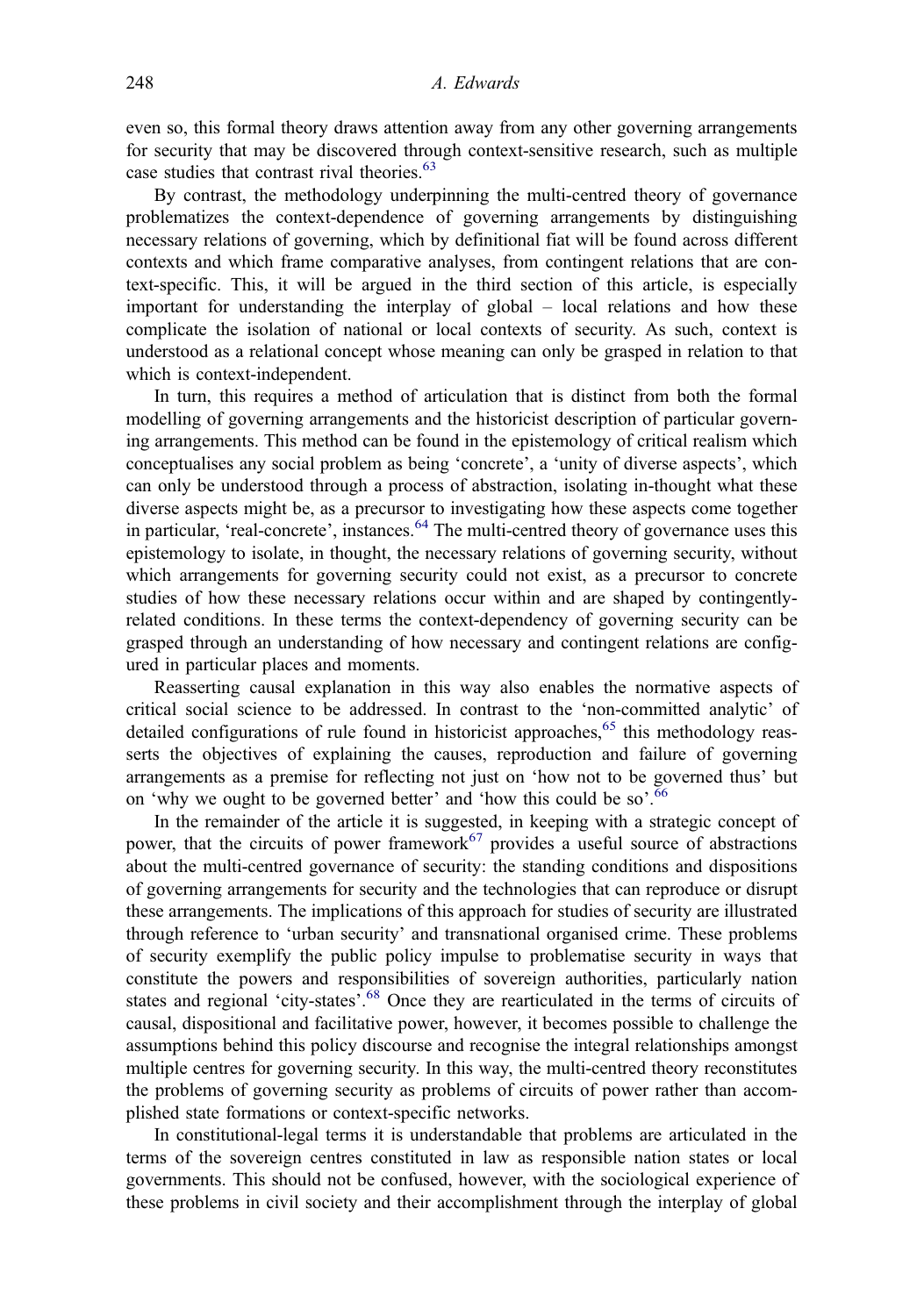Global Crime 249

and local relations captured in the, admittedly inelegant, concept of 'glocalisation'. [69](#page-19-0) As will be illustrated further below, an uncritical adoption of the public policy discourse on 'urban security' leads to a concern with the experience of cities and urban populations as if they were abstracted from the circuits of inter-city relations produced through the greater movement of capital, labour, goods and services across national borders.

Conversely, viewing urban security as an emergent product of circuits of causal, dispositional and facilitative power clarifies the integral relationship between cities and an emergent 'world urban system' of inter-city relations.<sup>[70](#page-20-0)</sup> In these terms, the interdependence of 'transnational organised crime' and 'urban security' makes sense when the analytical focus is shifted from discrete governable *places* to governable *circuits*. For example, the trafficking of heroin from the Middle East, via the Balkans into Amsterdam, as the principal wholesale drugs market destination in Europe, and back out to London but then onto the principal provincial wholesale centres for narcotics in Britain: the West Midlands, Greater Manchester and Merseyside.<sup>[71](#page-20-0)</sup> As such, the threat posed by heroin markets to security within large British cities cannot be understood once divorced from the chain of trafficking networks that facilitate the movement of this product from its origins in the Middle East. Following the illicit product and the 'crime script'<sup>[72](#page-20-0)</sup> through which it is produced, distributed and consumed soon leads to the collapse of neat distinctions between the domestic, transnational and international places of security. $\frac{73}{3}$  $\frac{73}{3}$  $\frac{73}{3}$ 

# 3. Circuits of power: causal, dispositional and facilitative security

Clegg draws upon the sociology of organisations to argue that 'agency' is not reducible to individual actors but can also refer to organisations which are, in turn, the emergent product of social relations. From this axiom, he dismantles possessive individualistic theories of power, from the Leviathan through to concepts of power in terms of the decisions or non-decisions taken in legislative arenas<sup>[74](#page-20-0)</sup> and to contemporary theories of rational choice. The focus on sovereignty is displaced by a concern with the social relations of translation that can constitute governing strategies. Shifting the analytical focus from properties to relations implies an allied movement away from architectural concepts of the 'levels', 'tiers' and 'spheres' at which governance is organised to a concern with the circuits through which any governing project must flow if it is to be reproduced and sustained. In this regard the nation-state or the urban regime matter not because they are discrete tiers of governance but because they signify certain standing conditions for the actual exercise of power. Understanding these social relations and their reproduced or disrupted conditions of existence requires the disambiguation of three analytically distinct but practically interrelated circuits of power: the causal, dispositional and facilitative.

#### 3.1. Causal powers: the standing conditions of security

Episodic instances of the power of (individual or organisational) agents are the most apparent circuit of power and resistance, epitomised in formulations of 'A' getting 'B' to do something 'B' resists doing. Even here, however, such causal power is generated by various 'standing conditions' in the relationship between 'A' and 'B' which are less obvious. They can include the constitutional-legal powers an actor may possess, and their access to unequally distributed financial, organisational, informational and political resources which can be used to leverage and negotiate favourable outcomes.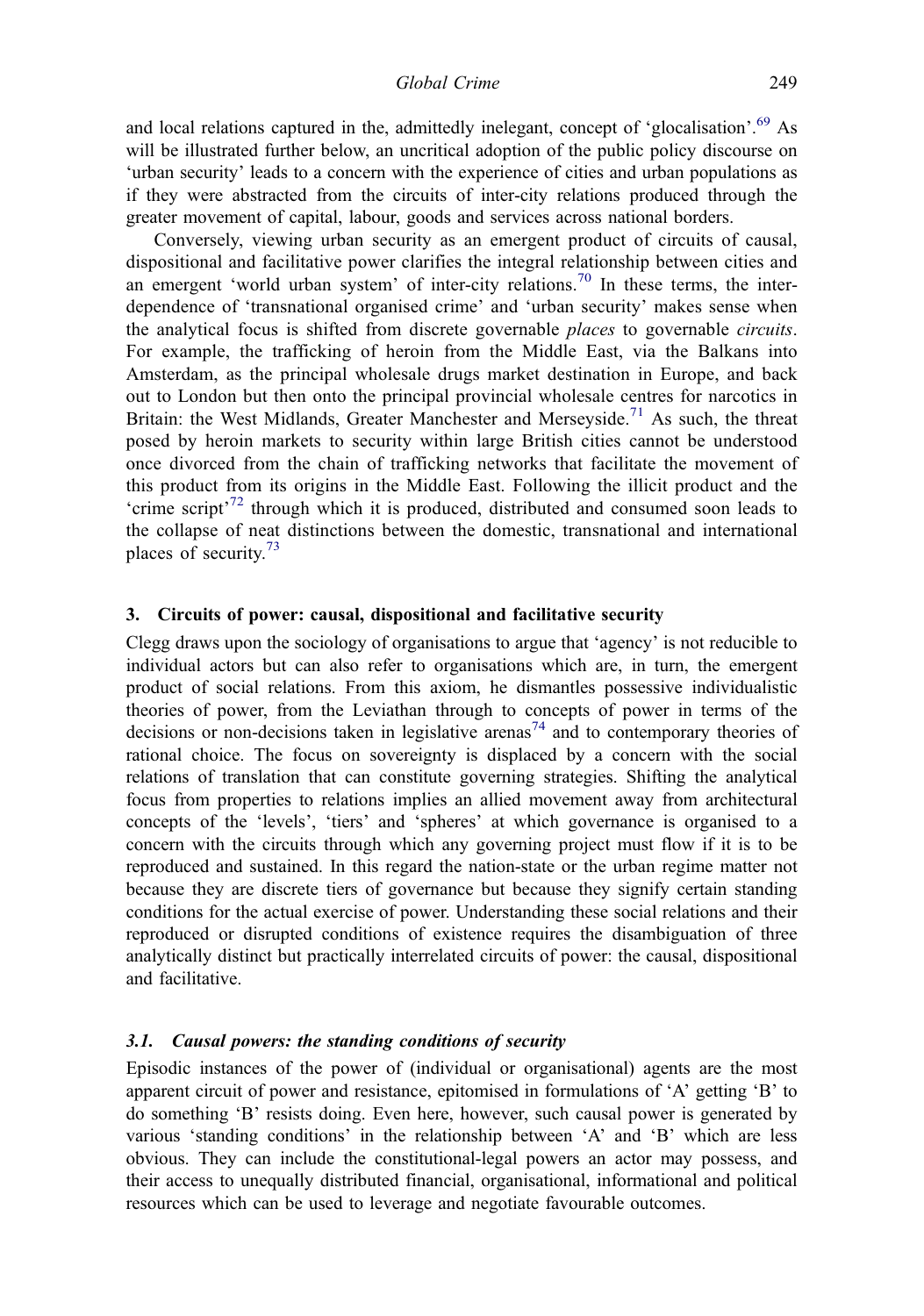To revisit imagery of the 'security state' formation in Britain, instances of such causal power include the proliferation of legislative action on volume crime and 'anti-social behaviour', the organisation of serious crimes and terrorism. However, what is of interest in this circuit are the standing conditions which could, possibly, result in 'A' (e.g. constabularies) getting 'B' (e.g. prolific and priority offenders) to desist, much less the accomplishment of some soft fascistic regulation of everyday life. It is precisely because the standing conditions of causal relations between crime and control are so disputed that the plausibility of an accomplished security state is questionable. In Britain this causal relationship has been rendered problematic during the era of upward trends in officially registered and self-reported volume crimes (from the mid-1950s to the mid-1990s) which were in an inverse relationship to the increasing legislative powers, financial resources, organisational capacities and informational resources provided to both public and commercial policing.<sup> $75$ </sup> This causal relationship has become even more problematic to grasp during the current era of an apparent 'crime drop', which has been registered in police records and household victim surveys since the mid-1990s despite dramatic reductions in expenditure on constabularies and other crime-relevant public authorities, particularly local governments, since the advent of the Coalition Government's (2010 – 2015) 'austerity' programme.<sup>[76](#page-20-0)</sup> In both of these eras the overriding standing condition of the crime – control relationship appears to be one of disconnection.<sup>[77](#page-20-0)</sup>

More nuanced interpretation and analysis of these national trends suggests they mask the grossly unequal, 'Lorenz curve', distribution of victimisation for volume personal and property crimes, in which the top decile of high crime neighbourhoods is estimated to account for the overwhelming proportion of theft, burglary and violence against the person, both publicly and in the home.<sup>[78](#page-20-0)</sup> Even so, this suggests that far from 'fixing' a soft fascistic security state, the standing condition of volume crime and control would appear to be one of the abandonment, rather than forensic regulation, of those vulnerable populations amongst whom victimisation is being concentrated, parti-cularly in high crime urban neighbourhoods.<sup>[79](#page-20-0)</sup> This is especially pertinent given the greater policy and analytical interest in the variegated crime – control relationships that are captured in concepts of 'community safety' or 'urban security' regimes. These regimes coalesce around policy agendas advancing admixtures of criminal justice, restorative justice, social justice and risk management.<sup>[80](#page-20-0)</sup> As noted above, however, a strategic-relational concept of power shifts the analytical focus from governable places to governable circuits through which transnational problems like the narcotics trade are constituted and contested. In so doing, the multi-centred theory further elaborates the standing conditions of crime – control relationships challenging the presupposition that they can be sensibly understood within administrative categories of national or subnational state sovereignty.

A standing condition of disconnection between crime and control is also evident in studies of controlling the 'powerful offenders' that Hallsworth and Lea identify as evidence of an accomplished security state. Much of the empirical research on the organisation of serious crime suggests control strategies premised on the surveillance, prosecution or even 'disruption' of 'organised crime groups' and their 'core nominals' are routinely outflanked by more fluid criminal networks, such as 'slinger gangs' brought together for specific 'project crimes' by 'criminal contact brokers' acting as illicit recruitment consultants for particular jobs. $81$  A more convincing depiction of the standing conditions for the organised crime – control relationship is therefore of an asymmetrical relationship between state and commercial authorities and 'protieform criminalities'.<sup>[82](#page-20-0)</sup> The latter have the resources and counter-surveillant intelligence to adapt new social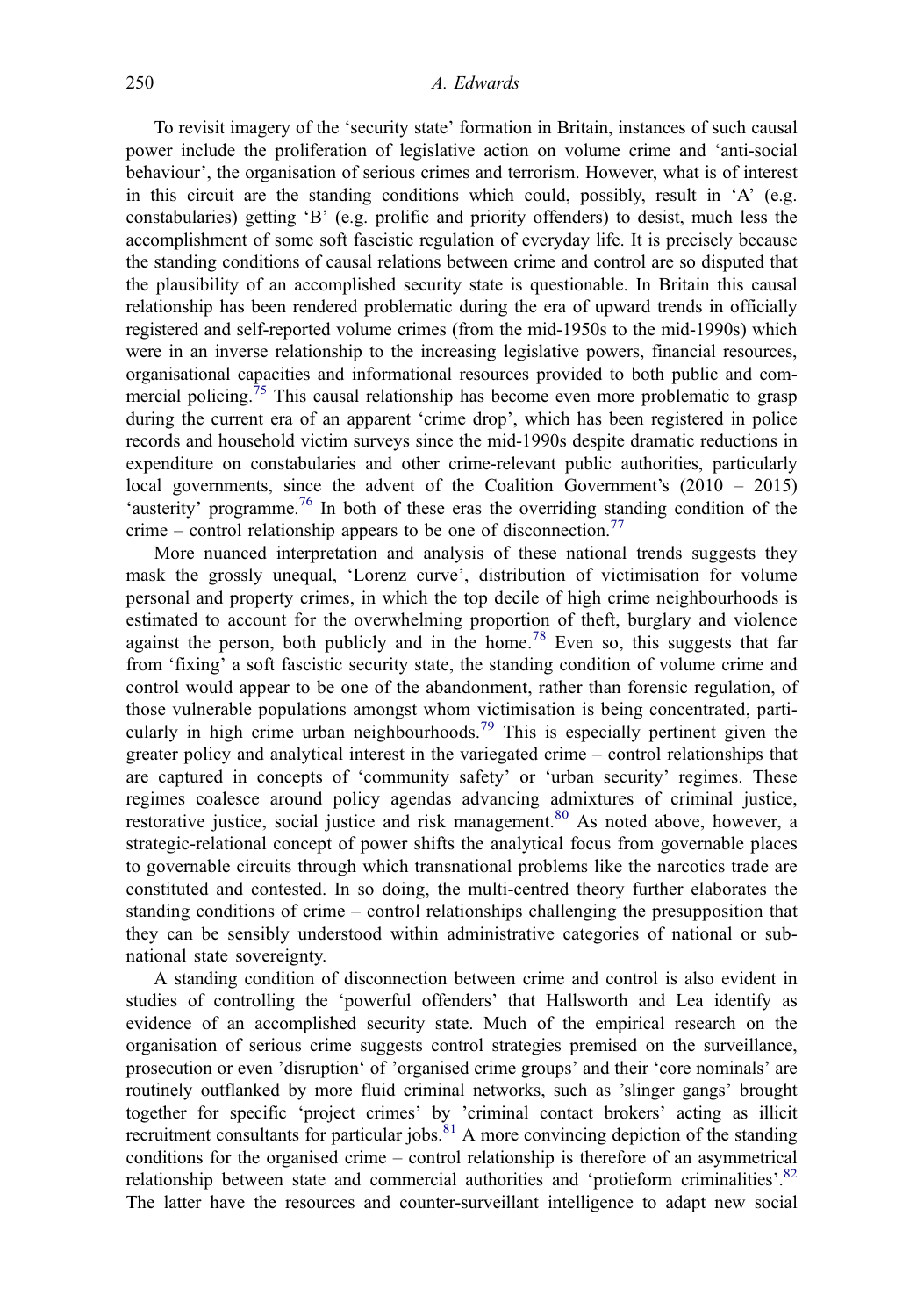technologies to organisationally outflank state security, especially given their transnational and cross-jurisdictional mobility, the epitome of which being the failed 'war on drugs'.<sup>[83](#page-20-0)</sup>

# 3.2. Dispositional powers: the rules of security practice

Apropos the strategic-relational concept of power, however, standing conditions only confer the potential to exercise power, its actual exercise implies the actions of others and, therefore, the disposition of these others to conform or resist. Dispositions can, in turn, be understood in terms of the rules of practice which 'fix' or 're-fix' the meaning and membership of governing arrangements amongst a coalition of actors. Actors have to 'buy-in' to the membership categorization devices  $(MCD's)^{84}$  $(MCD's)^{84}$  $(MCD's)^{84}$  used to constitute or 'problematise' governance in ways that continue to interest, enrol and mobilise a coalition whilst disinteresting actors in the causes of other coalitions: a strategic relationship described by Callon as the 'four moments of translation'.<sup>[85](#page-20-0)</sup> When fixed, these rules of practice will oblige would-be governors to adhere to, or adapt, an established problematisation or else to discredit and replace it but, in each case, to necessarily engage with it as an 'obligatory passage point' in the actual exercise of power.

Central to the standing conditions of disconnection between the causes of crime and control is the disposition of many state actors, particularly those with a self-referential interest in police and criminal justice solutions to social and economic problems. Garland's concept of 'punitive display'<sup>[86](#page-20-0)</sup> goes someway to capturing this as does Loader and Sparks' more recent account of the 'heated' qualities of public criminology. $87$ 

This disposition fixes the meaning and membership of public debates about security to understandable empathy with victims, particularly of egregious 'signal' crimes<sup>[88](#page-20-0)</sup> such as terrorist incidents, the abuse of minors and of other vulnerable groups particularly the elderly, and unmitigated castigation of 'signal' offenders, such as sex offenders, violent young males especially from ethnic minorities and other 'outsider' groups. These rules of practice foreground categorisation devices of enforcement, punishment, retribution and warfare notwithstanding the cumulative evidence of their counterproductive, crimino-genic, and even 'deadly', tendencies.<sup>[89](#page-20-0)</sup> An interesting development in the rules of practice in Britain, however, is the administrative appeal to logical and 'evidence-based' policy-making. Garland<sup>[90](#page-20-0)</sup> identifies this as an adaptive strategy that operates, *sotto voce*, behind the punitive display of public criminology, accepting the normality of crime but identify-ing pragmatic, situational, opportunities for its reduction.<sup>[91](#page-20-0)</sup> Eclipsed by these punitivepopulist and rational-bureaucratic dispositions are the discredited social democratic rules of practice, the disposition that dare not speak its name: that social inequalities characterise much offending and victimisation implying a re-translation of criminal justice and risk management strategies back into matters of social justice and allied social and economic policy responses.

The dispositional power of criminal justice and risk management is further evidenced by the eclipse of any social democratic translation of serious crime and terrorism, particularly through the categorisation device of 'transnational organised crime'. In this security field, the externalising devices that categorise and often interrelate Jihadism, drugs trafficking, people trafficking and illegal immigration continue to define national and European-wide 'threat assessments'. [92](#page-20-0) In categorising security threats as 'external' impositions on otherwise unproblematic political-economies, these assessments obviate any responsibility that western political authorities and populations have for exporting security problems that come back to haunt them, whether as a consequence of foreign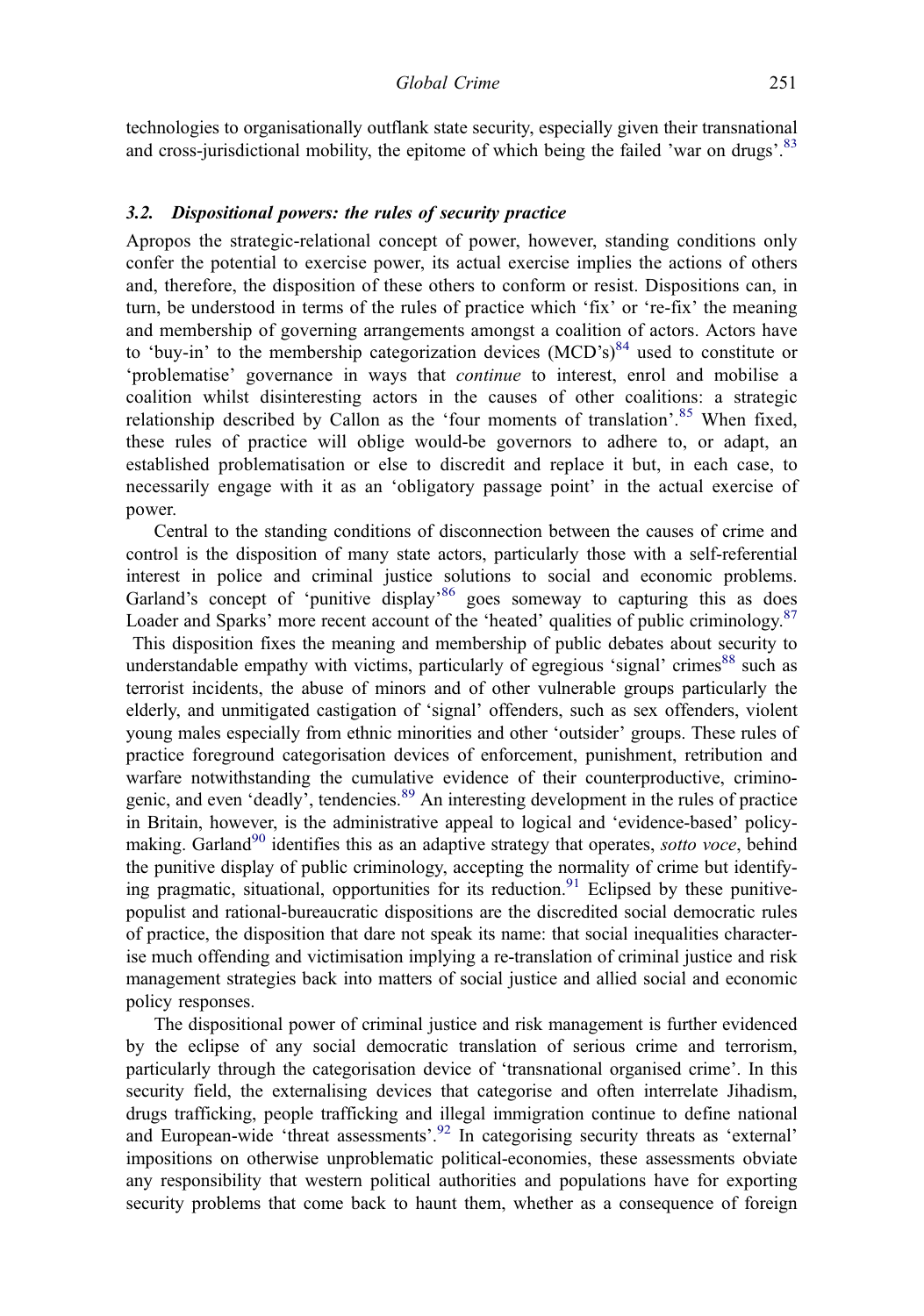<span id="page-13-0"></span>policy decisions or the demand-side stimulus to markets in drugs and vice from consumers of illicit goods and services.  $93$ 

Counterpoised to Garland's historiography of contemporary crime control strategies, however, are studies of the use of the categorisation device, 'urban security' and its Anglophile equivalent, 'community safety', to re-fix the meaning and membership of governable practices around the crime – control relationship.<sup>[94](#page-20-0)</sup> The European Forum for Urban Security is a transnational policy network of over 400 municipal authorities committed to the Aubervilliers and Saint Denis Manifesto on, Security, Democracy and Cities, which explicitly states its social democratic disposition, arguing that, 'Europe is experiencing imbalances and disparities, in particular an outburst of unemployment, which has plunged European citizens into a state of anxiety, weakening the social fabric and trust in the future . . . In each of its localities, the crisis threatens social cohesion and solidarity, making selfishness and individualism emerge<sup>2</sup>.<sup>[95](#page-20-0)</sup> It is also clear from research into the meaning in-use of this categorisation device that 'urban security' is being used to re-fix the crime – control relationship around more anticipatory practices of governance including the adoption of digital technologies in efforts to predict and pre-empt security threats as well as to broaden the governmental concern beyond crime to a wider repertoire of harms.<sup>[96](#page-20-0)</sup> In Lucia Zedner's memorable phrase, security is used to forge a governmen-tality that is 'pre-crime and post-criminology'.<sup>[97](#page-20-0)</sup>

# 3.3. Facilitative powers: transforming security practices

It is acknowledged that, by definitional fiat, 'rules of practice' generate an inherent conservatism in the continuity of governing problems and arrangements. This is compounded by the risk-aversion to gambling on radical changes, the outcomes of which are uncertain and potentially damaging to proponents. By contrast, it is less of a gamble to copy successful actors and so 'institutional isomorphism' is a predominant governmental disposition as is the fear of being discredited for revising one's commitments or, in the argot of contemporary British politics, 'U-turning'. Yet, however rare, major policy change does occur. Understanding how rules of practice can be reproduced, disrupted or transformed by innovations in technologies of production and discipline is the purpose of Clegg's third 'facilitative' circuit of power. Herein, innovation can be characterised as an incremental consequence of fixed rules of practice or as an adaptation to 'exogenous environmental contingencies', such as technological breakthroughs, political and economic crises, military conflagrations, unplanned mass migration and the related exhaustion of political-economic models. Exogenous shocks can facilitate disruption in rules of practice by disempowering and discrediting dominant dispositions and they may facilitate the transformation of these rules by empowering extant but marginalised dispositions or the innovation of new dispositions.<sup>[98](#page-20-0)</sup> Another scenario is that external shocks disempower all extant dispositions without generating any new rules of practice resulting in extended periods of governance failure and drift.

In this regard the two most obvious exogenous environmental contingencies fuelling the import and export of insecurity in Europe are the ailing war on terror in the Middle East and the pursuit of austere public expenditure rounds degrading governing capacity at home and amongst fellow member states of the European Union.<sup>[99](#page-20-0)</sup> These, however, foreground state actors as facilitators of major changes to the rules of practice and their dispositional powers and liabilities whereas a consequence of the very degradation of governing capacity that has accompanied 'austerity' programmes in European countries is the increasing significance of civil society as a focus of governance and security.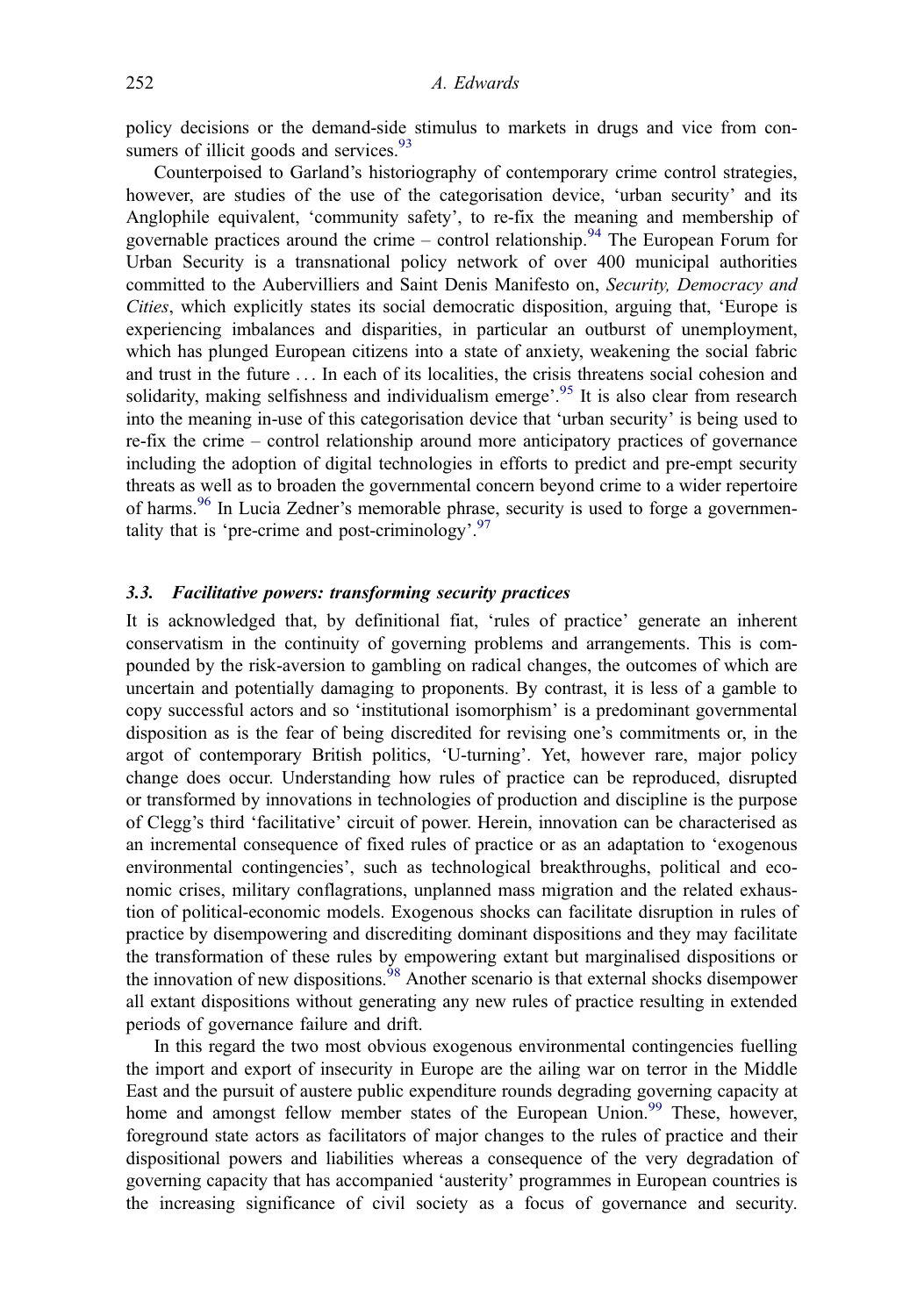Admittedly, state and civil society are always in an integral relationship,  $100$  one cannot understand developments in one field without a grasp of developments in the other, but the shifting and asymmetrical qualities of this relationship need to be grasped to appreciate innovations in, and the consequences of, technologies of discipline and production. In a context in which major state agencies in Britain, including constabularies and municipal authorities, have had their budgets reduced by over a third and, in some service areas, by over two thirds, it seems perverse to privilege a statist research programme on security over one prioritising security within civil societies characterised increasingly by the withdrawal of state intervention. How might this withdrawal disrupt and transform relations of discipline and production within civil society? Might it provoke the kind of self-governing order envisaged by advocates of the 'big society', one of a spontaneous proliferation of supportive, voluntary, associations? What might be the criminogenic consequences of such private government? To paraphrase a key concept from Poulantzas, is the 'authoritarian state formation' liable to be superseded by variants of 'authoritarian gangsterism' in conditions of weak or negligible state intervention?

The facilitative power arising out of technologies of discipline and production in austere conditions of governance is exemplified by the breakthroughs associated with 'disruptive digital technologies' (DDTs).<sup>[101](#page-20-0)</sup> These have the potential to further empower or disempower dominant dispositions including the resurgence of non-governmental actors in civil society relative to state and corporate actors. It is in this latter sense that DDTs are of particular interest to arguments over the re-centring, decentring or circuitous qualities of security, for they may consolidate or disempower predominant criminal justice and risk management dispositions, they may facilitate a resurgent social justice, they may facilitate a new disposition, akin to the revanchist populism of various nationalist move-ments in Western Europe, and so forth.<sup>[102](#page-20-0)</sup>

Hitherto much of the debate around DDTs has been couched in terms of their consequences for commerce:

The parade of new technologies and scientific breakthroughs is relentless and is unfolding on many fronts. Almost any advance is billed as a breakthrough, and the list of 'next big things' grows ever longer. Yet some technologies do in fact have the potential to disrupt the status quo, alter the way people live and work, rearrange value pools, and lead to entirely new products and services. Business leaders can't wait until evolving technologies are having these effects to determine which developments are truly big things. They need to understand how the competitive advantages on which they have based strategy might erode or be enhanced a decade from now by emerging technologies – how technologies might bring them new customers or force them to defend their existing bases or inspire them to invent new strategies.[103](#page-21-0)

To further specify the identification of disruptive technologies, the McKinsey Global Institute (MGI) defines four criteria:

- The technology is rapidly advancing or experiencing breakthroughs
- The potential scope of impact is broad
- Significant economic value could be affected
- Economic impact is potentially disruptive $104$

As a consequence, 12 disruptive technologies are identified including the mobile internet, the automation of knowledge work, 3-D printing through processes of additive manufac-ture and the development of unmanned airborne vehicles (UAVs), such as drones.<sup>[105](#page-21-0)</sup>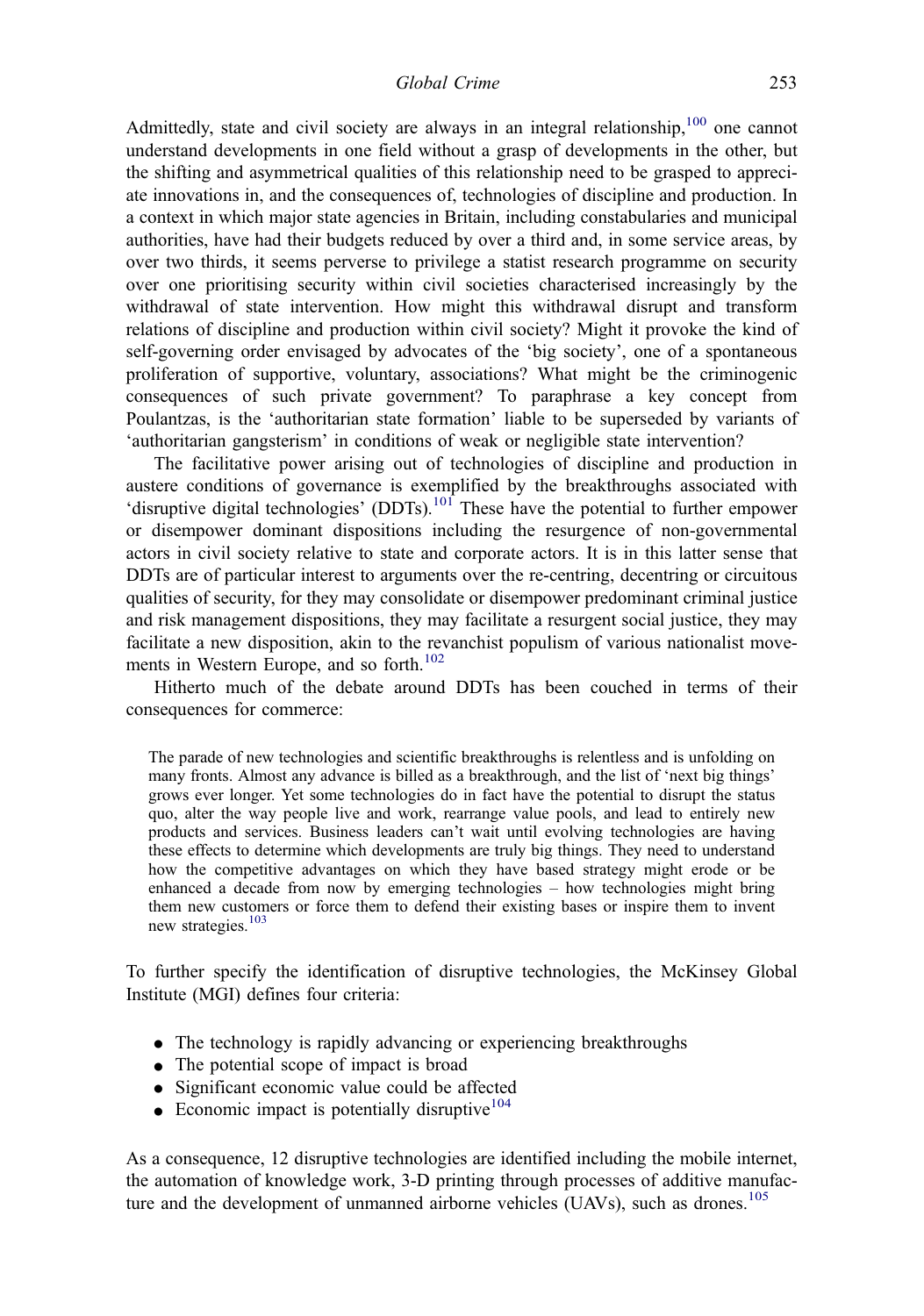| Technology                            | Breakthrough                                                                                                                                                | Scope of impact                                                                                                                                                       | Gains for (in)<br>security                                                                                                                       | Disruptive social<br>impact                                                                                                                                              |
|---------------------------------------|-------------------------------------------------------------------------------------------------------------------------------------------------------------|-----------------------------------------------------------------------------------------------------------------------------------------------------------------------|--------------------------------------------------------------------------------------------------------------------------------------------------|--------------------------------------------------------------------------------------------------------------------------------------------------------------------------|
| Automation<br>of<br>knowledge<br>work | Algorithms driven<br>by high<br>performance<br>computing                                                                                                    | Pervasive amongst<br>internet users                                                                                                                                   | Enhanced<br>indication<br>(prediction?) of<br>tension and civil<br>unrest/repression<br>of legitimate<br>protest                                 | Circumvention of<br>conventional<br>surveillance on<br>and off-line,<br>dodging the<br>algorithm'<br>through sub-<br>tweeting, screen<br>capture, 'hate<br>linking' etc. |
| 3D printing                           | Additive<br>manufacture of<br>firearms and<br>ballistics<br>facilitated by<br>computerised<br>printers using<br>precursor<br>materials<br>(plastics, metal) | Debateable given<br>$costs$ of $3D$<br>printers and<br>access to<br>precursor<br>chemicals but<br>open to rapid<br>improvements in<br>quality and cost<br>of printers | Possible lethal<br>weaponisation of<br>civil society and<br>social conflicts<br>(turf wars,<br>postcode wars.<br>gang rivalries)                 | Circumvention of<br>gun control laws,<br>possible lethal<br>weaponisation of<br>civil society                                                                            |
| Autonomous<br>vehicles<br>(AVs)       | Wireless, computer-<br>driven, vehicles<br>such as<br>unmanned<br>airborne vehicles<br>(UAV's or<br>'drones')                                               | Debateable given<br>costs of long-<br>range remote<br>controllable AVs<br>but open to rapid<br>improvements in<br>quality and cost<br>of AVs                          | Use of AVs for<br>intrusive<br>surveillance/<br>counter-<br>surveillance, use<br>for enhanced<br>political violence<br>(post-suicide<br>bombing) | Circumvention of<br>state surveillance<br>and capacity for<br>anticipating<br>terror, organised<br>criminality                                                           |

Table 1. Disruptive digital technologies and security.

With some reworking of the MGI criteria, it is possible to think about the disruptive consequences of these social technologies for security. As indicated in Table 1, DDTs are of interest to debates over multi-centred security because they may enhance the panoptic surveillant powers of state and corporate actors,<sup>[106](#page-21-0)</sup> but they also facilitate the synoptic power of the many to monitor and challenge the few and, in some instances, with potentially lethal effects, as in the networked distributed manufacture of firearms and ammunition.<sup>[107](#page-21-0)</sup> Of further interest is the capacity of DDTs to facilitate a form of 'polyoptic' power in which the many watch the many and in which many are empowered to circumvent the obligatory passage points of pre-digital society, such as print and broadcast news editors or licensed firearms suppliers.

To take but three DDTs, it is possible to use the automation of knowledge work, the development of 3D printing and advances in autonomous vehicle technology to illustrate how facilitative power can transform security practices. A particularly striking example of this kind of power is the utilisation and subversion of automated knowledge work in contemporary urban political protests such as the use of social media against President Erdogan's Islamist regime in the Gezi Park protests by the secular and feminist movement in Turkey.<sup>[108](#page-21-0)</sup> Mindful of attempts by the Turkish intelligence and security services to monitor and target activists in this movement through algorithms used to survey social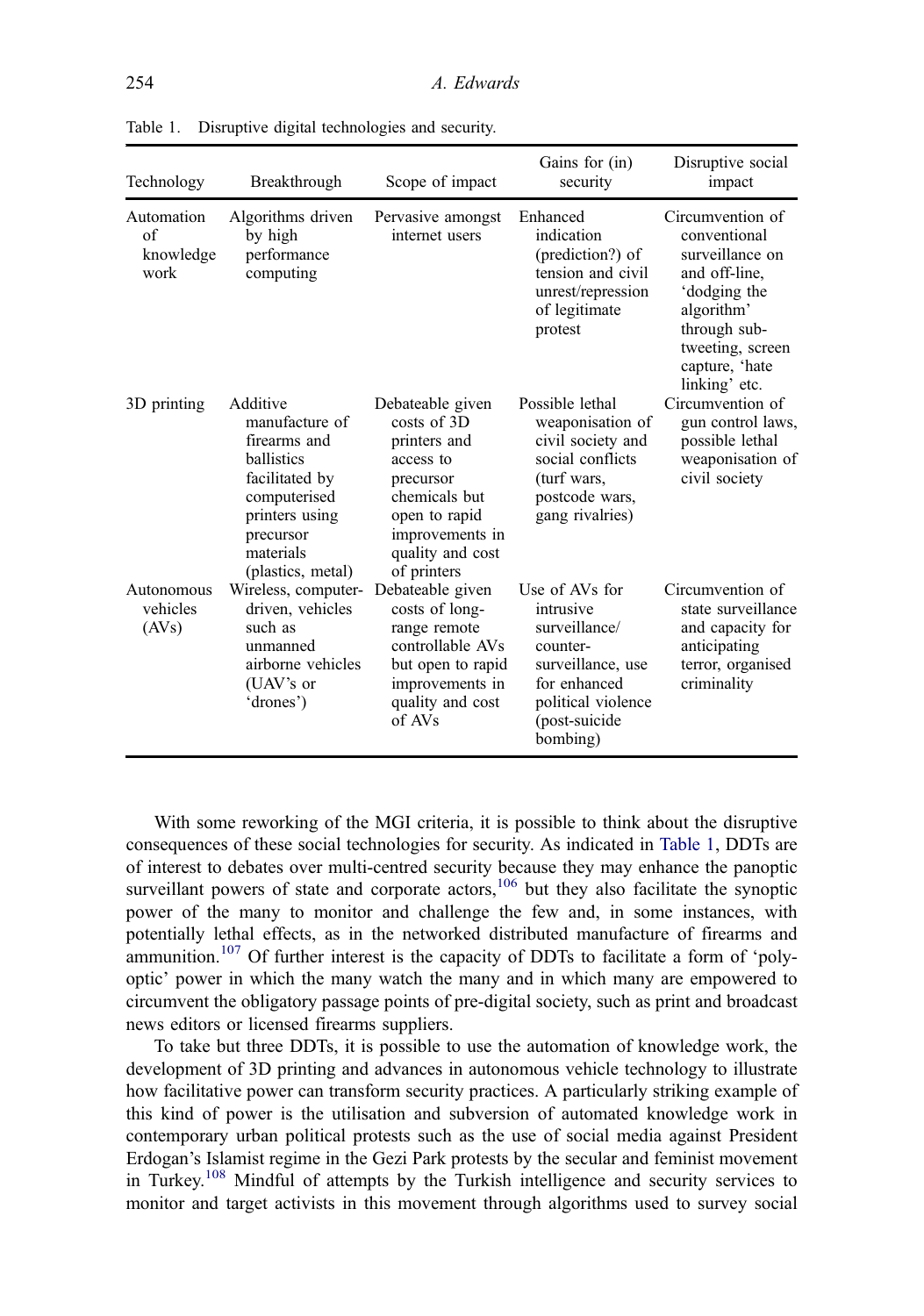media communications about anti-Erdogan protests, participants 'dodged' this surveillance through 'sub-tweeting' (in which surrogate terms are used to identify and criticise Erdogan's regime), 'screen capture' (in which it is the photograph of the social media communication that is broadcast rather than the actual words, again escaping detection by an algorithm that would simply sense the presence of a photographic image) and 'hatelinking' (in which social media users simply provide a link to other critical communica-tions without explicitly expressing a particular opinion themselves).<sup>[109](#page-21-0)</sup>

A more lethal or more emancipatory facilitative power, depending on one's stance on gun control, is the 3D printing of firearms and ammunition. Libertarians, such as the American firm 'Defense Distributed' promote their printable plastic gun, 'The Liberator', as a means of individual emancipation from overweening state power. Its critics note its lethal potential for individual users, given major problems of quality assurance and the instability of the product itself.<sup>[110](#page-21-0)</sup> The broader significance and prospective development of such technology, however, is its potential to further weaponise civil society and circumvent the kind of stricter gun control laws in jurisdictions which, some argue, are responsible for dramatic variations in the pattern of lethal firearms-related violence within and across nation states.<sup>111</sup>

A further illustration of the facilitative powers and liabilities of DDTs is provided by Unmanned Airborne Vehicles (UAVs) more colloquially known as 'drones'. Whilst principally renowned for their military applications, as in the surveillance and bombing missions undertaken by Western powers in Afghanistan, drones are becoming an increasingly prominent technology for urban security as in the Dutch Hague Security Delta  $(HSD)$  consortium's promotion of UAVs for surveillance and crime prevention.<sup>[112](#page-21-0)</sup> This consortium of 'businesses, governments and knowledge institutions' also undertakes research and development into policing the use of drone technology by criminal enterprises and other non-state actors. One of its Small Business Innovation Research projects, 'Innovative Security Solutions Against Drones' has the aim of:

finding ways to take over control, intercept or redirect, and detect the location of the person in control of such systems. Drones can for example be used to disrupt the public order and to smuggle forbidden goods. Any approaches that could lead to detection, identification, and the controlled removal of unmanned systems [are] of interest as well.<sup>[113](#page-21-0)</sup>

In this regard drones exemplify the 'arms race' between perpetrators and preventers that has long been recognised as a central dynamic in the organisation of serious crimes.<sup>[114](#page-21-0)</sup> In this race, state and corporate technologies are appropriated by criminal enterprises and other non-state organisations, including those employing political violence, in order to anticipate and outflank state and corporate powers. In turn, this provokes further rounds of innovation – appropriation – regulation as state and corporate powers produce technological solutions to social problems of discipline whilst simultaneously attempting to regulate the liabilities of these technologies for further undermining state and corporate power.

#### 4. Prospects for power and resistance in liberal modes of security

In terms of the circuits of power framework, the arms race provoked by the onset of DDTs can be understood as facilitating a 'risk management' disposition which refixes the meaning of urban security as a problem of pragmatic technological 'solu-tions' rather than as a problem of social justice.<sup>[115](#page-21-0)</sup> Through this disposition, an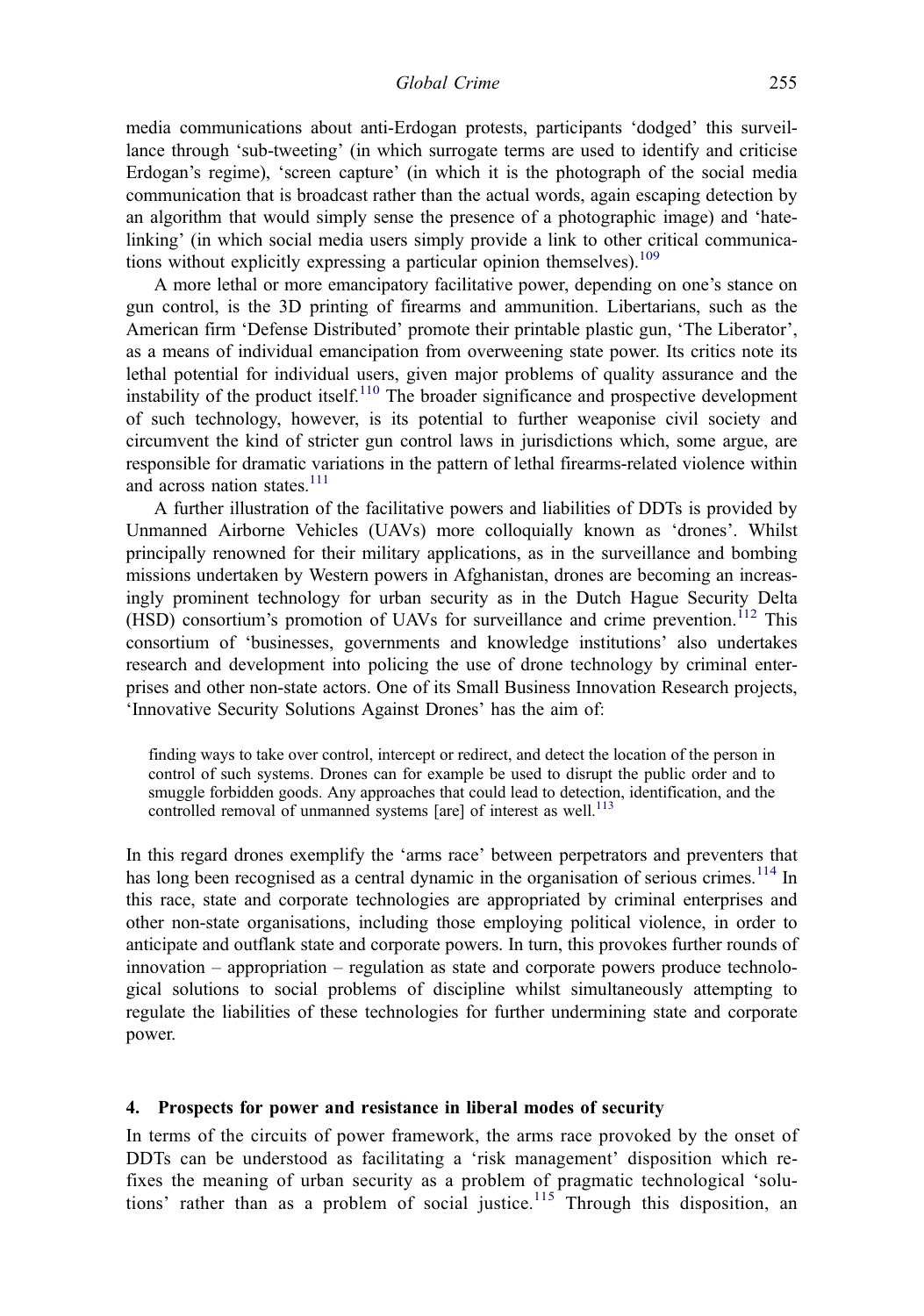attempt is made to restrict the standing conditions of the governance of security to the pragmatic agenda of 'securocrats', or consortia of state, commercial and knowledge institutions (i.e. universities, consultants and think tanks) interested in technological solutions. This agenda mobilises constitutional-legal, organisational, financial, informational and political resources for interventions that explicitly bracket-off and discredit social and economic policy in order to privilege situational, pragmatic, security agendas.  $^{116}$  $^{116}$  $^{116}$ 

As noted, however, the risk management disposition can also be subverted by its own technologies of production and discipline, once they are appropriated by other actors in civil society, as in the synoptic powers of social media communication, the weaponisation of civil society through printable firearms and the counter-surveillant use of drones. In turn, DDTs can also be used to re-fix the meaning and membership of security around the social justice agenda of policy networks such as the European Forum for Urban Security and of social movements capable of using this technology to challenge 'securocratic' constructions of social problems.

In these terms the multi-centred theory provokes the study of strategic and relational rather than sovereign and proprietorial powers and liabilities. The inter-dependence of power and resistance within these relations implies a focus on contestation both of the meaning and membership of security strategies, although in periods of stability the rules of this contestation get fixed on dispositions that are highly resistant to change. Accounts of public criminology have noted the resilience of criminal justice agendas which, despite critical appeals to 'evidence-based' policy change and learning, remain central to the policing of communities at home and abroad, albeit augmented by developments in risk management. There are, however, reasons to suspect this disposition is being significantly disrupted in the current era of exogenous shocks to security networks occasioned by austere limitations to the investment in enforcement and the enhanced capacity of illicit actor networks to outflank the panoptic powers of state surveillance.

The proposition is that the standing conditions for governing security, along with the rules of practice for security, are being destabilised by the facilitative powers of DDTs. Whether criminal justice and risk management dispositions are able to fix security agendas in the context of a more intensive technological arms race, whether these agendas get re-fixed around restorative and/or social justice agendas for security or whether the prevailing circumstance is one of no predominant disposition in conditions of governance failure and drift requires comparative research into the standing conditions for governing security in different liberal democratic polities.

An empirical starting-point for this comparison is the claim that city-regions, rather than nation states, are becoming the new obligatory passage points for fixing security regimes in a 'world urban system' in which the porous borders of nation states enable some regional, if not 'global', cities to project their political, economic and cultural power at the cost of localities rendered increasingly peripheral by this system.<sup>[117](#page-21-0)</sup> The challenge of maintaining a politics of solidarity and redistribution encountered by national social democracies, let alone city-regions, enmeshed in these global relations would suggest the rules of security practice in liberal polities are likely to swing even further away from social justice towards risk management in an era of transnational, inter-city, competition. However, research into the relatively successful adaptations of the Nordic model in balancing market openness with social inclusion $118$  identifies an important variegation in the response of liberal democratic polities to the standing conditions of global politicaleconomy whose security implications are now the subject of comparative research in Europe.<sup>[119](#page-21-0)</sup>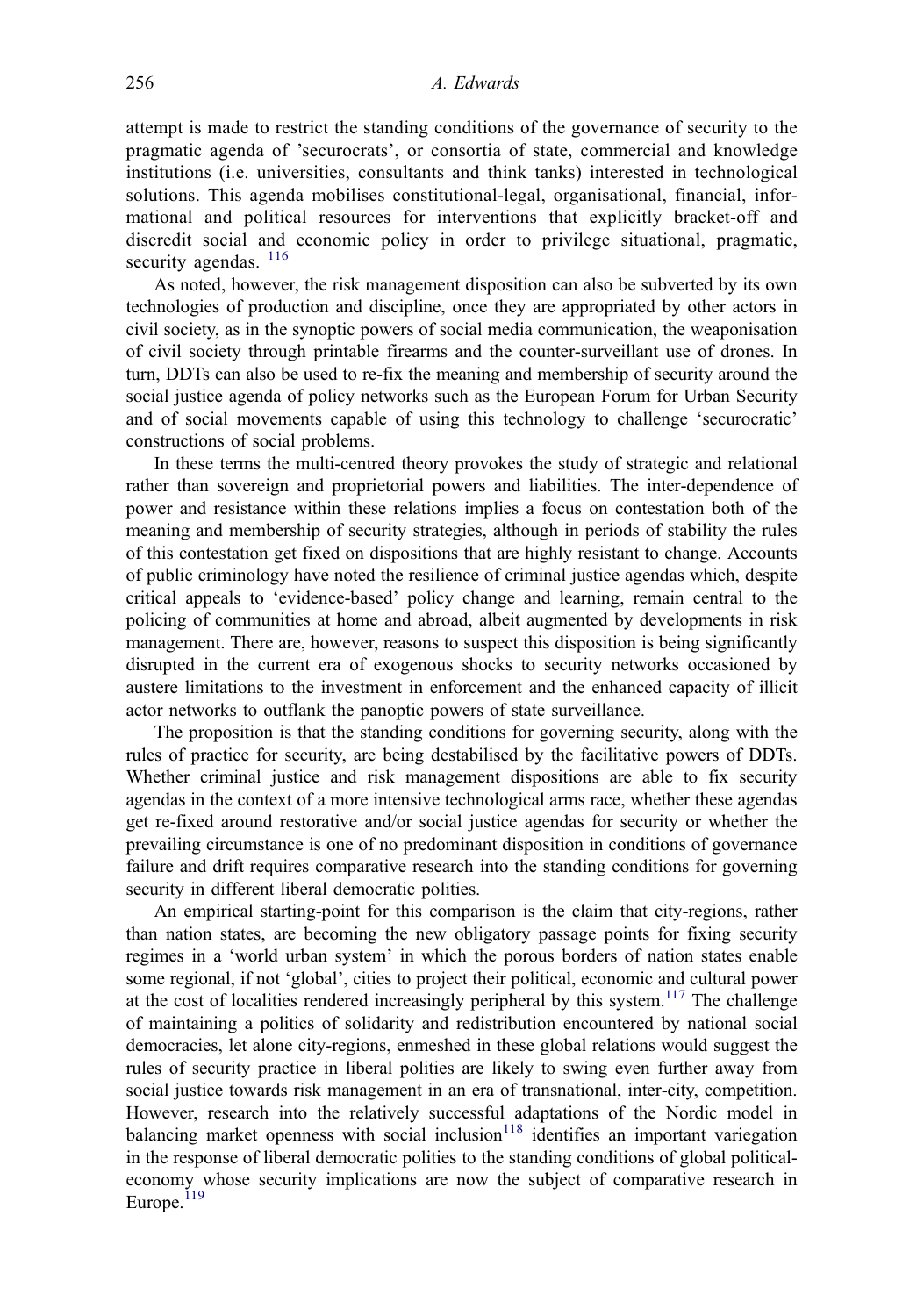# <span id="page-18-0"></span>Acknowledgements

An earlier draft of this paper was presented to the Mellon Foundation funded workshop on, "Decentring Security: Building and Policing Communities at Home and Abroad", Centre for British Studies, UC Berkeley, 12 December 2014. The author would like to thank workshop participants, along with the anonymous reviewers of this paper, for their constructive criticism and feedback.

# Disclosure statement

No potential conflict of interest was reported by the author.

# **Notes**

- 1. Bevir, A Theory of Governance.
- 2. Jones, "Governance and Security".
- 3. Aas, Globlisation and Crime; Loader and Sparks, "Contemporary Landscapes of Crime, Order, and Control".
- 4. Mann, The Sources of Social Power, Volume 4; Hay, Re-stating Social and Political Change; Hallsworth and Lea, "Reconstructing Leviathan".
- 5. Latour, "Powers of Association", Clegg, Frameworks of Power.
- 6. Rhodes, Understanding Governance.
- 7. Stone, "Looking Back to Look Forward".
- 8. Edwards et al., "Digital Social Research", Housley et al., "Big and Broad Social Data".
- 9. Of course the parameters of 'security' can be drawn very narrowly, as in conventional uses of the term to connote national defence or very broadly, as in the United Nations' concept of 'Human Security', see Zedner, Security. The preference in this article is to argue that the meaning and membership of such categories as these and of others, such as 'urban security' or 'transnational' security, need to be understood as an artefact of circuits of power and resistance. To this end, formal definitions of what constitutes 'security' are eschewed in favour of a more particular examination of the 'meaning in-use' of security.
- 10. Edwards and Hughes, "Public Safety Regimes".
- 11. Edwards and Hughes, "Comparing the Governance of Safety in Europe," 350–1; Ponsaers et al., "Policing European Metropolises".
- 12. Clegg, Frameworks of Power
- 13. Garland, "The Limits of the Sovereign State".
- 14. Marsh and Rhodes, Policy Networks in British Government; Rhodes, Understanding Governance; Loader and Sparks, "Contemporary Landscapes of Crime, Order, and Control".
- 15. Garside, Crime, Persistent Offenders and the Justice Gap.
- 16. Aas, Globalisation and Crime.
- 17. Mann, The Sources of Social Power, Volume 4, 8–9.
- 18. Coleman et al., State, Power, Crime; Hallsworth and Lea, "Reconstructing Leviathan". Although there are, of course, substantial differences between the neo-Marxist accounts and Mann's Weberian account of social power (see Hughes, Sociological Criminology).
- 19. Ibid.
- 20. Deleuze, "Postscript on Control Societies".
- 21. Hallsworth and Lea, "Reconstructing Leviathan," 153.
- 22. Ibid., 146.
- 23. For an example of this rights-based approach to youth justice, see Drakeford's account of the youth offending strategy adopted by the left of centre Welsh Government during its first decade in power since the devolution settlement of 1999, 'Devolution and Youth Justice in Wales'.
- 24. Ibid., 147–9.
- 25. Buzan, Wæver, and de Wilde, Security: A New Framework for Analysis.
- 26. Hallsworth and Lea, "Reconstructing Leviathan," 149–51.
- 27. Ibid., 151–3.
- 28. Clegg, Frameworks of Power.
- 29. Ibid., 32–33.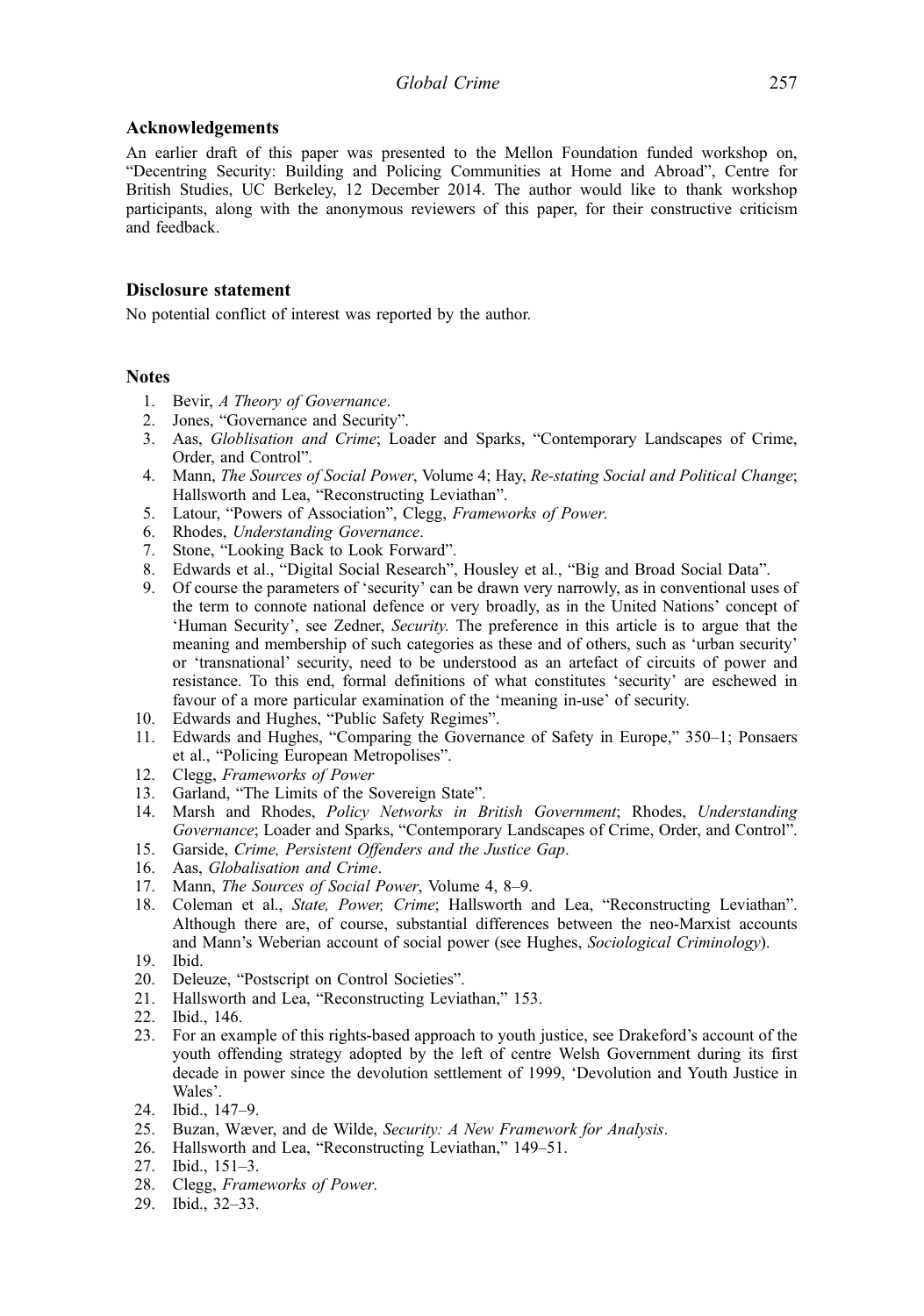- <span id="page-19-0"></span>30. Ibid., 201.
- 31. Latour, "Powers of Association".
- 32. Callon and Latour, "Unscrewing the Big Leviathan".
- 33. Foucault, "Truth and Power".
- 34. Edwards et al., "Digital Social Research"; McKinsey Global Institute, Disruptive Technologies; Housley et al., "Big and broad social data".
- 35. Mann, The Sources of Social Power, Volume 1, viii.
- 36. Stone, "Looking Back to Look Forward".
- 37. Of course how long certain destinies take to be fulfilled is a moot point.
- 38. Callon, "Some Elements of a Sociology of Translation".
- 39. Marsh and Rhodes, Policy Networks in British Government, Rhodes, Understanding Governance.
- 40. Stone, "Looking Back to Look Forward", Sabatier and Jenkins-Smith, Policy Change and Learning.
- 41. Lea, Crime and Modernity, Lea and Stenson, "Security, Sovereignty, and Non-State Governance".
- 42. Given the particular concern with theories of security, it is helpful to recall Stanley Cohen's (1988: ix) distinction between the 'three orders of reality' in criminology:

'first, the "thing" itself (crime and the apparatus for its control); second, research and speculation about this thing (description, classification, causal theory, normative and technical solutions to crime as a "problem"); and third, reflection about the nature of the whole enterprise itself.'

- 43. Bevir, A Theory of Governance, 209.
- 44. Bigo et al., Mapping the Field of the EU Internal Security Agencies; Devroe, Edwards, and Ponsaers, Policing European Metropolises.
- 45. Shearing and Wood, "Nodal Governance, Democracy".
- 46. Standing conditions which have a global dimension as in the limited capacities and/or inclination of liberal nation states to protect family incomes from the dis-investment decisions of multi-national corporations as in current variegated responses of European nation states to the protection of domestic steel production.
- 47. O'Malley, "Governmentality"; Shearing and Wood, "Nodal Governance, Democracy".
- 48. Haggerty and Ericson, "The Surveillant Assemblage"; Abrahamsen and Williams, "Security Beyond the State".
- 49. Stoker, "Was Local Governance Such a Good Idea?".
- 50. Robertson, "Glocalization: Time-Space and Homogeneity–Heterogeneity".
- 51. Hallsworth and Lea, "Reconstructing Leviathan".
- 52. Bevir, A Theory of Governance, pp. 208-9, 2012.
- 53. The 'fungible' qualities of security are central to the research agenda on the possibility and desirability of policy transfer in policing and crime control, see Newburn and Sparks, Criminal Justice and Political Cultures.
- 54. O'Malley, "Governmentality".
- 55. Bevir, A Theory of Governance, 211.
- 56. Garland, '"Governmentality' and the Problem of Crime".
- 57. Albrow and King, Globalization, Knowledge and Society.
- 58. Rose and Miller, 'Political Power Beyond the state'.
- 59. O'Malley, "Governmentality," 208.
- 60. Clegg, Frameworks of Power, 259–60.
- 61. Edwards and Hughes, "Comparing the Governance of Safety in Europe".
- 62. Schuilenburg, The Securitization of Society.
- 63. European Journal of Criminology, "Special Issue: Urban Security in Europe"; Devroe, Edwards, and Ponsaers, Policing European Metropolises.
- 64. Sayer, Method in Social Science, 140–3.
- 65. O'Malley, "Governmentality," 208.
- 66. Sayer, Why Things Matter to People.
- 67. Clegg, Frameworks of Power.
- 68. Stenson and Edwards, "Policy Transfer in Local Crime Control".
- 69. Robertson, "Glocalization: Time-Space and Homogeneity–Heterogeneity", Swyngedouw, "Globalisation or 'Glocalisation''.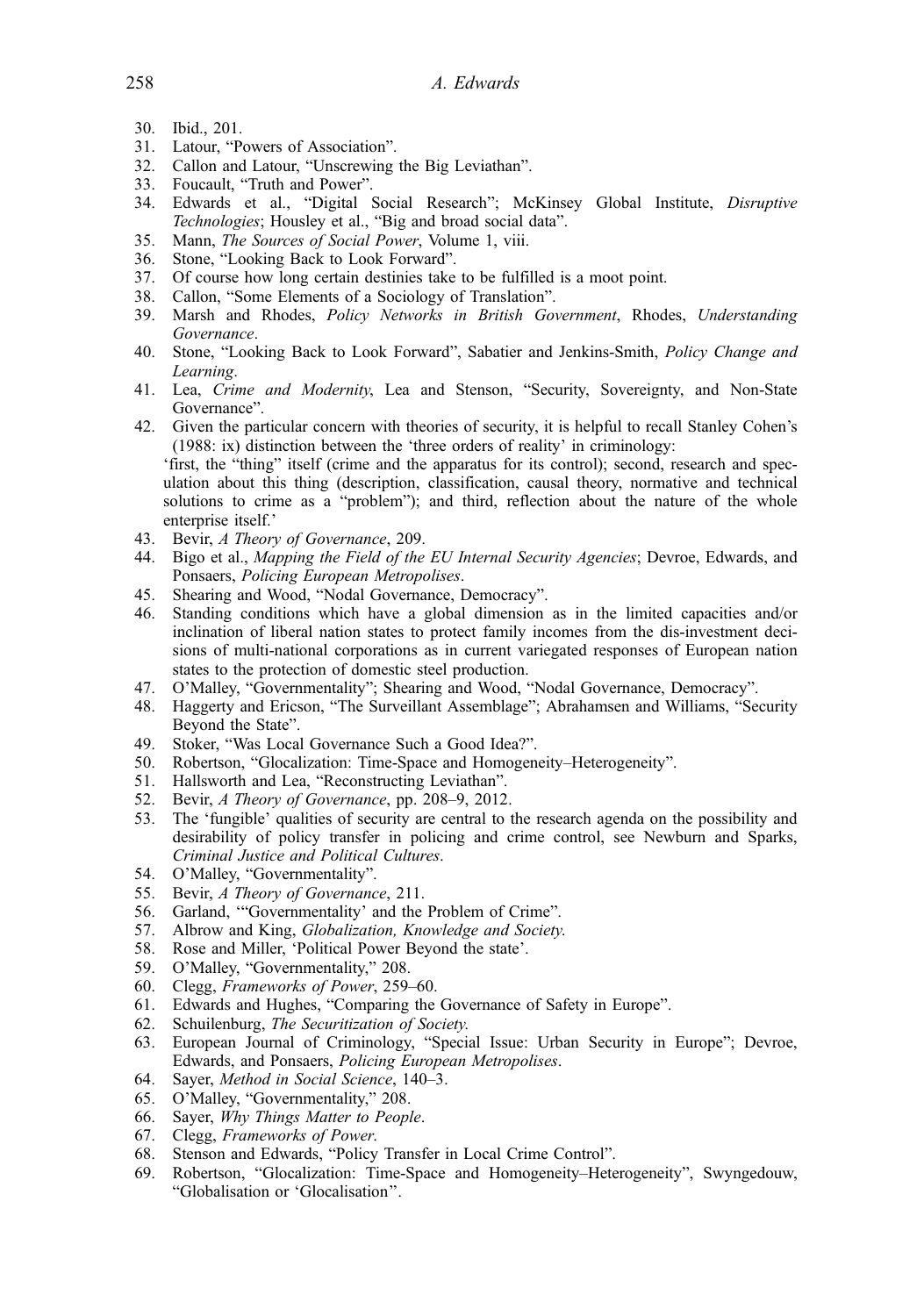- <span id="page-20-0"></span>70. Edwards and Prins, "Policing and Crime in Contemporary London".
- 71. UNODC, World Drug Report 2010, National Crime Agency, Drugs Threat, at: [http://www.](http://www.nationalcrimeagency.gov.uk/crime-threats/drugs) [nationalcrimeagency.gov.uk/crime-threats/drugs](http://www.nationalcrimeagency.gov.uk/crime-threats/drugs)
- 72. Levi and Maguire, "Reducing and Preventing Organised Crime".
- 73. Edwards and Gill, Transnational Organised Crime.
- 74. Dahl, Who Governs? Democracy and Power; Bachrach and Baratz, "Decisions and Nondecisions".
- 75. Jones, "Governance and Security".
- 76. Public expenditure cuts which are planned to continue under the Conservative Government elected to Westminster in May 2015.
- 77. Matthews, Realist Criminology.
- 78. Hope, "Inequality and the Clubbing"; Hope, "The Distribution of Household Property Crime Victimisation".
- 79. Edwards and Hughes, "Public Safety Regimes".
- 80. Ibid.; Ponsaers et al., "Policing European Metropolises".
- 81. Edwards and Gill, Transnational Organised Crime; Edwards and Levi, "Researching the Organization of Serious Crimes".
- 82. Dorn, "Protieform Criminalities"; see also [Section 3.3.](#page-13-0), below, on the effects of 'disruptive digital technologies'. Dorn coined the concept of pretieform criminalities to capture the protean, dynamic, interrelationship of crime and control, of 'threat' and 'security', as in the adaptation of offenders to the security measures they become aware of, such as surveillance, through forms of counter-surveillance, which in turn provoke adaptation on behalf of the security response and so forth. There is an affinity between this concept and Ekblom's notion of the 'arms race' between perpetrators and preventers of crime, see Ekblom, "Organised Crime and the Conjunction".
- 83. Reuter and Stevens, "Assessing UK Drug Policy".
- 84. Sacks, "An Initial Investigation of the Usability"; Housley and Fitzgerald, "The Reconsidered Model of Membership Categorization Analysis".
- 85. Callon, "Some Elements of a Sociology of Translation".
- 86. Garland, "The Limits of the Sovereign State".
- 87. Loader and Sparks, Public Criminology.
- 88. Innes, "Signal Crimes and Signal Disorders".
- 89. Wacquant, "Deadly Symbiosis".
- 90. Garland, "The Limits of the Sovereign State".
- 91. Clarke, "Technology, Criminology and Crime Science".
- 92. Europol, European Union Serious Organised Crime Threat Assessment; Europol, EU Terrorism Situation and Trend Report (TE-SAT); Frontex, Frontex Risk Analysis Network (FRAN); UK National Crime Agency, National Strategic Assessment of Serious and Organised Crime.
- 93. Edwards, "Transnational Organised Crime"; Edwards and Prins, "Policing and Crime in Contemporary London"
- 94. European Journal of Criminology, "Urban Security in Europe".
- 95. European Forum for Urban Security, Security, Democracy and Cities, 1-2.
- 96. Edwards, Hughes, and Lord, "Urban Security in Europe".
- 97. Zedner, "Pre-crime and Post-criminology".
- 98. At the time of writing, the migration crisis of populations fleeing wars in the Middle East and Africa and seeking refuge in Europe was of such magnitude as to be described by French Prime Minister Manuel Valls as a threat to the very idea of the European Union and its promotion of freedom of movement amongst member states, see, [http://www.bbc.co.uk/news/](http://www.bbc.co.uk/news/world-europe-35375303) [world-europe-35375303](http://www.bbc.co.uk/news/world-europe-35375303) accessed 23.01.2016.
- 99. Edwards and Hughes, "Public Safety Regimes"; Edwards and Prins, "Policing and Crime in Contemporary London".
- 100. As elaborated at length in various Gramscian accounts of governance such has Jessop, State Theory; Hay, Re-stating Social and Political Change; and Coleman et al., State, Power, Crime.
- 101. McKinsey Global Institute, Disruptive Technologies.
- 102. Whose rules of practice are to demonise the migrant other and lampoon the governing competence of the established political class, most notably, the UK Independence Party, the Finn Party, the Dutch Party for Freedom and Beppe Grillo's 5-Star Movement in Italy.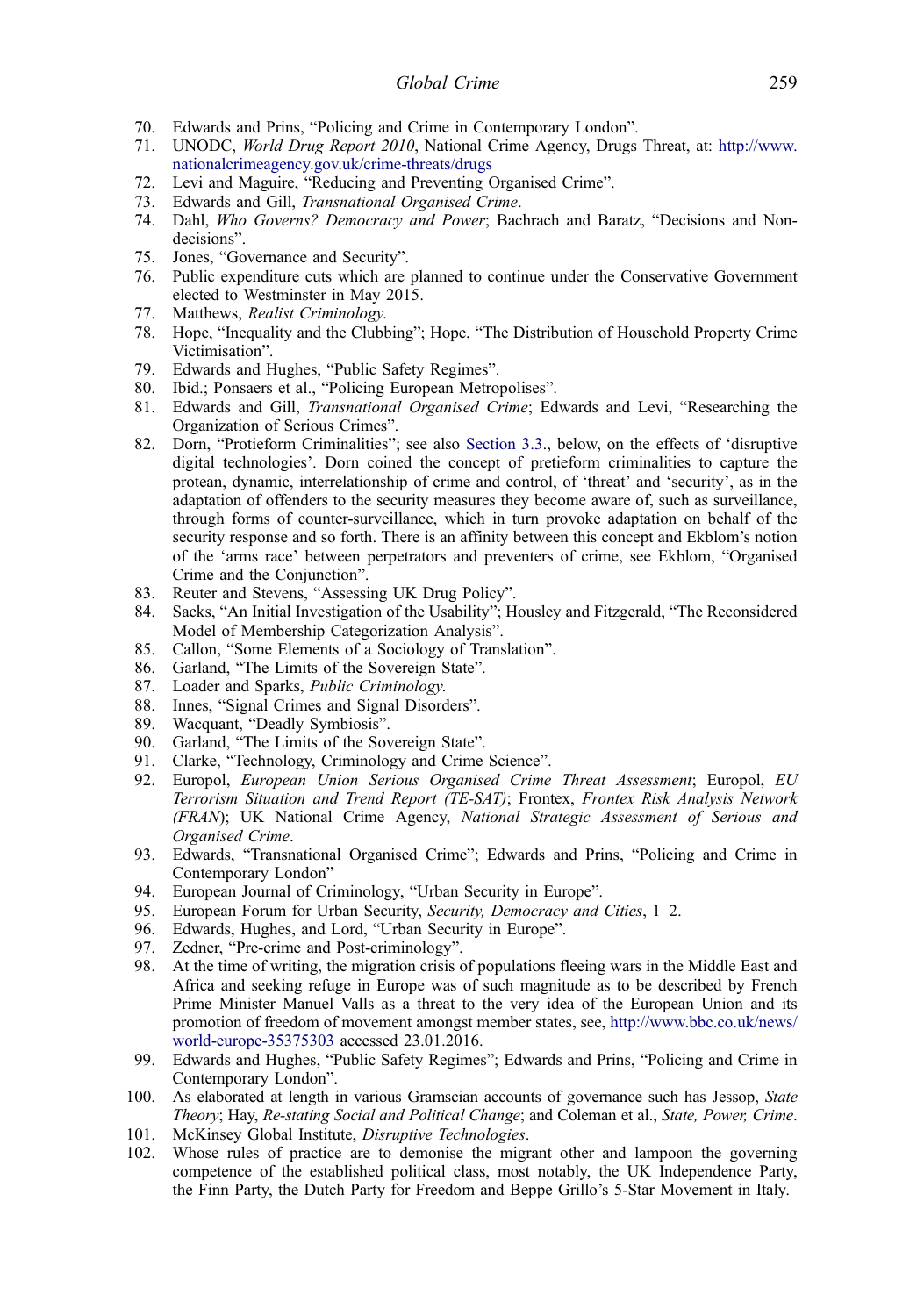- <span id="page-21-0"></span>103. McKinsey Global Institute, Disruptive Technologies: Advances that will transform life, business and the global economy, 1.
- 104. Ibid., 2–3.
- 105. Ibid., 4–5.
- 106. Neocleous and Rigakos, Anti-Security.
- 107. Edwards et al., "Digital Social Research"; Housley et al., "Big and broad social data ".
- 108. Tufekci, "Big Questions for Social Media Big Data".
- 109. Ibid., 6–8.
- 110. Mearian, "Lab tests show 3D printed guns".
- 111. Edwards and Sheptycki, 'Third Wave Criminology".
- 112. Hague Security Delta, "HSD Dossier Drones".
- 113. Ibid.
- 114. Ekblom, "Organised Crime and the Conjunction"; Dorn, "Protieform Criminalities".
- 115. For example the security applications of nano-, bio- and robotic technologies, see McGuire, Technology, Crime and Justice.
- 116. Clarke, "Technology, Criminology and Crime Science".
- 117. Sassen, The Global City.
- 118. Geyer, "Globalization, Europeanization, Complexity".
- 119. Ponsaers et al., "Policing European Metropolises"; Devroe, Edwards, and Ponsaers, Polcing European Metropolises.

#### Notes on contributor

Adam Edwards is Reader in Politics and Criminology at the School of Social Sciences, Cardiff University and editor of the Routledge Series on *Crime, Security and Justice*. He is a visiting scholar at the Institute of European Studies, University of California, Berkeley and a visiting fellow at the Institute of Security and Global Affairs, Universiteit Leiden. His research interests include the impact of emergent technologies on crime, security and justice including the uses of disruptive digital technologies such as 'Big Data' in predicting crime, civil unrest and social control. He cofounded the Collaborative Online Social Media ObServatory (COSMOS) and is author of Crime Control and Community (with G. Hughes, 2002, Willan), Transnational Organised Crime (with P. Gill, 2003, Routledge) and *Policing European Metropolises* (with E. Devroe and P. Ponsaers, 2016, Routledge).

#### Bibliography

Aas, K. F. Globalisation and Crime. London: Sage, 2008.

- Abrahamsen, R., and M. C. Williams. "Security Beyond the State: global Security Assemblages in International Politics." International Political Sociology 3 (2009): 1–17. doi:[10.1111/ips.2009.3.](http://dx.doi.org/10.1111/ips.2009.3.issue-1) [issue-1](http://dx.doi.org/10.1111/ips.2009.3.issue-1).
- Albrow, M., and E. King, eds. Globalization, Knowledge and Society: Readings from International Sociology. London: Sage, 1990.
- Bachrach, P., and M. S. Baratz. "Decisions and Non-decisions: An Analytical Framework." The American Political Science Review 57 (1963): 632–651. doi:[10.2307/1952568](http://dx.doi.org/10.2307/1952568).
- Bevir, M. A Theory of Governance. Berkley: University of California Press, 2013.
- Bigo, D., L. Bonelli, D. Chi, and C. Olsson. Mapping the Field of the EU Internal Security Agencies. Buckingham: Open University Press, 2007.
- Buzan, B., O. Wæver, and J. de Wilde. Security: A New Framework for Analysis. Boulder, CO: Lynne Reinner, 1998.
- Callon, M. "Some Elements of a Sociology of Translation: Domestication of the Scallops and the Fishermen of St. Brieuc Bay." In Power, Action and Belief: A New Sociology of Knowledge, edited by J. Law. London: Routledge and Kegan Paul, 1986.
- Callon, M., and B. Latour. "Unscrewing the Big Leviathan: How Actors Macrostructure Reality and Sociologists Help them to Do So." In Advances in Social Theory and Methodology: towards an Integration of Micro- and Macro-Sociologies, edited by K. D. Knorr-Cetina and A. Cicourel. London: Routledge and Kegan Paul, 1981.
- Clarke, R. V. "Technology, Criminology and Crime Science." European Journal on Criminal Policy and Research 10, no. 1 (2004): 55–63. doi:[10.1023/B:CRIM.0000037557.42894.f7.](http://dx.doi.org/10.1023/B:CRIM.0000037557.42894.f7)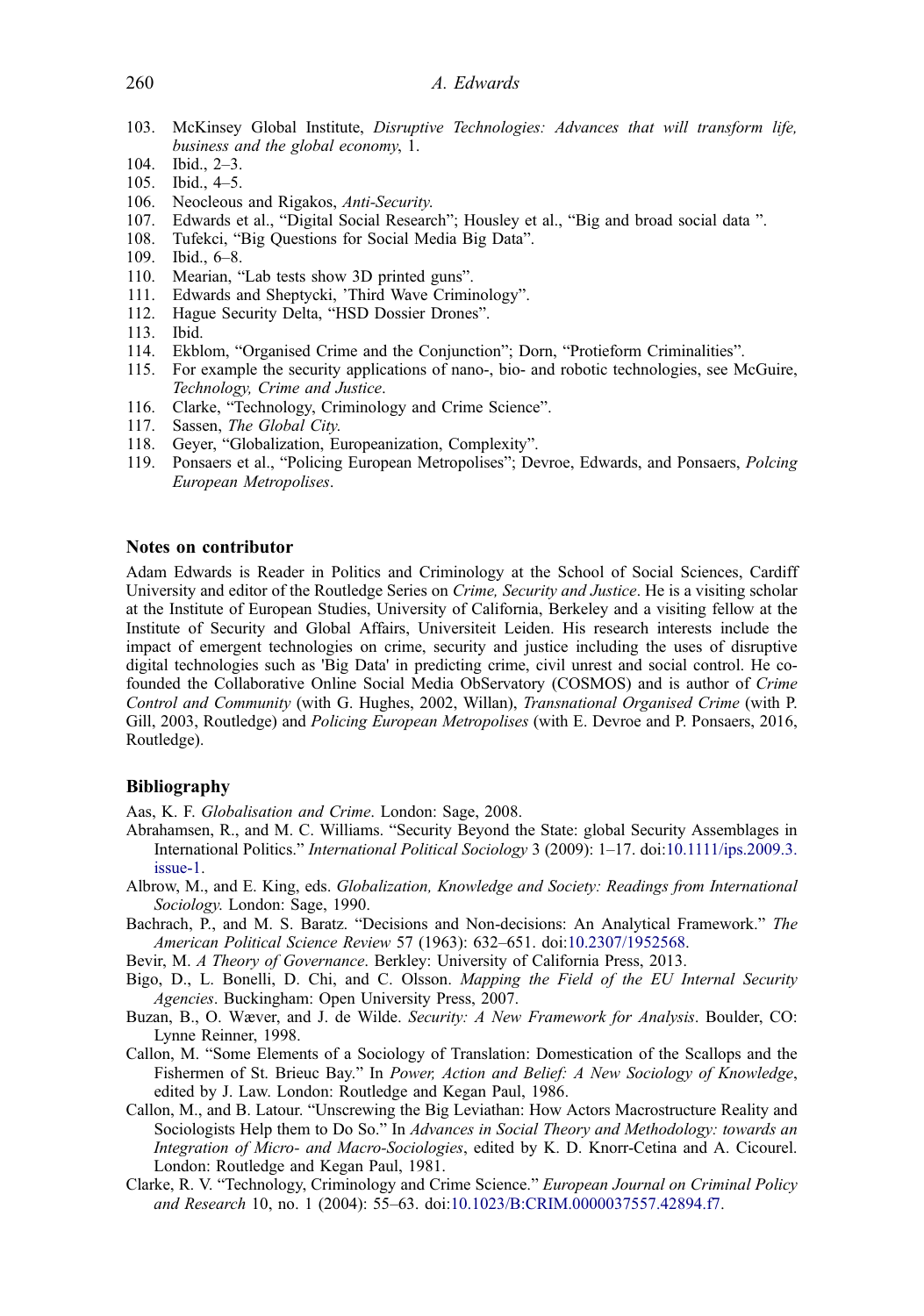Clegg, S. Frameworks of Power. London: Sage, 1989.

- Cohen, S. Against criminology. New Brunswick, NJ: Transaction, 1988.
- Coleman, R., J. Sim, S. Tombs, and D. Whyte. State, Power, Crime. London: Sage, 2009.
- Dahl, R. A. Who Governs? Democracy and Power in an American City. New Haven: Yale University Press, 1961.
- Deleuze, G. "Postscript on Control Societies." In Negotiations 1972-1990, 177–182. New York: Columbia University Press, 1995.
- Devroe, E., A. Edwards, and P. Ponsaers, eds. *Policing European Metropolises*. London: Routledge, Forthcoming.
- Dorn, N. "Protieform Criminalities." In Transnational Organised Crime: perspectives on global security, edited by A. Edwards and P. Gill. London: Routledge, 2003.
- Drakeford, M. "Devolution and Youth Justice in Wales." Criminology and Criminal Justice 10, no. 3 (2010): 137–154. doi:[10.1177/1748895809360967](http://dx.doi.org/10.1177/1748895809360967).
- Edwards, A. "Transnational Organised Crime." In Transnational and Comparative Criminology, edited by J. Sheptycki and A. Wardak. London: Glasshouse, 2005.
- Edwards, A., and P. Gill, eds. Transnational Organised Crime: perspectives on global security. London: Routledge, 2003.
- Edwards, A., W. Housley, M. Williams, L. Sloan, and M. Williams. "Digital Social Research, Social Media and the Sociological Imagination: surrogacy, Augmentation and Re-orientation." International Journal of Social Research Methodology 16, no. 3 (2013): 245–260. doi:[10.1080/13645579.2013.774185.](http://dx.doi.org/10.1080/13645579.2013.774185)
- Edwards, A., and G. Hughes. "Comparing the Governance of Safety in Europe: A Geo-Historical Approach." Theoretical Criminology 9, no. 3 (2005): 345–363. doi:[10.1177/](http://dx.doi.org/10.1177/1362480605054815) [1362480605054815](http://dx.doi.org/10.1177/1362480605054815).
- Edwards, A., and G. Hughes. "Public Safety Regimes: negotiated orders and political analysis in criminology." Criminology and Criminal Justice 12, no. 4 (2012): 433–458. doi:[10.1177/](http://dx.doi.org/10.1177/1748895811431850) [1748895811431850.](http://dx.doi.org/10.1177/1748895811431850)
- Edwards, A., G. Hughes, and N. Lord. "Urban Security in Europe: Translating a Concept in Public Criminology." European Journal of Criminology 10, no. 3 (2013): 260–283. doi:[10.1177/](http://dx.doi.org/10.1177/1477370813483386) [1477370813483386.](http://dx.doi.org/10.1177/1477370813483386)
- Edwards, A., and M. Levi. "Researching the Organization of Serious Crimes." Criminology and Criminal Justice 8, no. 4 (2008): 363–388. doi:[10.1177/1748895808097403.](http://dx.doi.org/10.1177/1748895808097403)
- Edwards, A., and R. Prins. "Policing and Crime in Contemporary London: A Developmental Agenda?" European Journal of Policing Studies 2, no. 1 (2014): 61-93.
- Edwards, A., and J. Sheptycki. "Third Wave Criminology: Guns, Crime and Social Order." Criminology and Criminal Justice 9, no. 3 (2009): 379–397. doi:[10.1177/1748895809336698.](http://dx.doi.org/10.1177/1748895809336698)
- Ekblom, P. "Organised Crime and the Conjunction of Criminal Opportunity Framework." In Transnational Organised Crime: perspectives on global security, edited by A. Edwards and P. Gill. London: Routledge, 2003.
- European Forum for Urban Security. Security, Democracy and Cities. Paris: EFUS, 2012.
- European Journal of Criminology. "Special Issue: Urban Security in Europe" 10, no. 3 (2013): 257– 382.
- Europol. European Union Serious Organised Crime Threat Assessment. Hague: Europol, 2013.
- Europol. EU Terrorism Situation and Trend Report (TE-SAT), Hague, Europol, 2014.
- Foucault, M. "Truth and Power: An Interview with Michel Foucault." Critique of Anthropology 4 (1979): 131–137. doi:[10.1177/0308275X7900401311](http://dx.doi.org/10.1177/0308275X7900401311).
- Frontex. Frontex Risk Analysis Network (FRAN). Quarterly Statements. Warsaw: Frontex, 2014.
- Garland, D. "The Limits of the Sovereign State: strategies of crime control in contemporary society." British Journal of Criminology 36, no. 4 (1997): 445-471. doi:[10.1093/oxfordjour](http://dx.doi.org/10.1093/oxfordjournals.bjc.a014105)[nals.bjc.a014105.](http://dx.doi.org/10.1093/oxfordjournals.bjc.a014105)
- Garland, D. "'Governmentality' and the Problem of Crime: foucault, Criminology, Sociology." Theoretical Criminology 1, no. 2 (1997): 173–214. doi:[10.1177/1362480697001002002](http://dx.doi.org/10.1177/1362480697001002002).
- Garside, R. Crime, Persistent Offenders and the Justice Gap. London: The Crime and Society Foundation, 2004.
- Geyer, R. R. "Globalization, Europeanization, Complexity, and the Future of Scandinavian Exceptionalism." Governance 16, no. 4 (2003): 559–576. doi:[10.1111/gove.2003.16.issue-4](http://dx.doi.org/10.1111/gove.2003.16.issue-4).
- Haggerty, K. D., and R. V. Ericson. "The Surveillant Assemblage." British Journal of Sociology 51, no. 4 (2000): 605–622. doi:[10.1080/00071310020015280](http://dx.doi.org/10.1080/00071310020015280).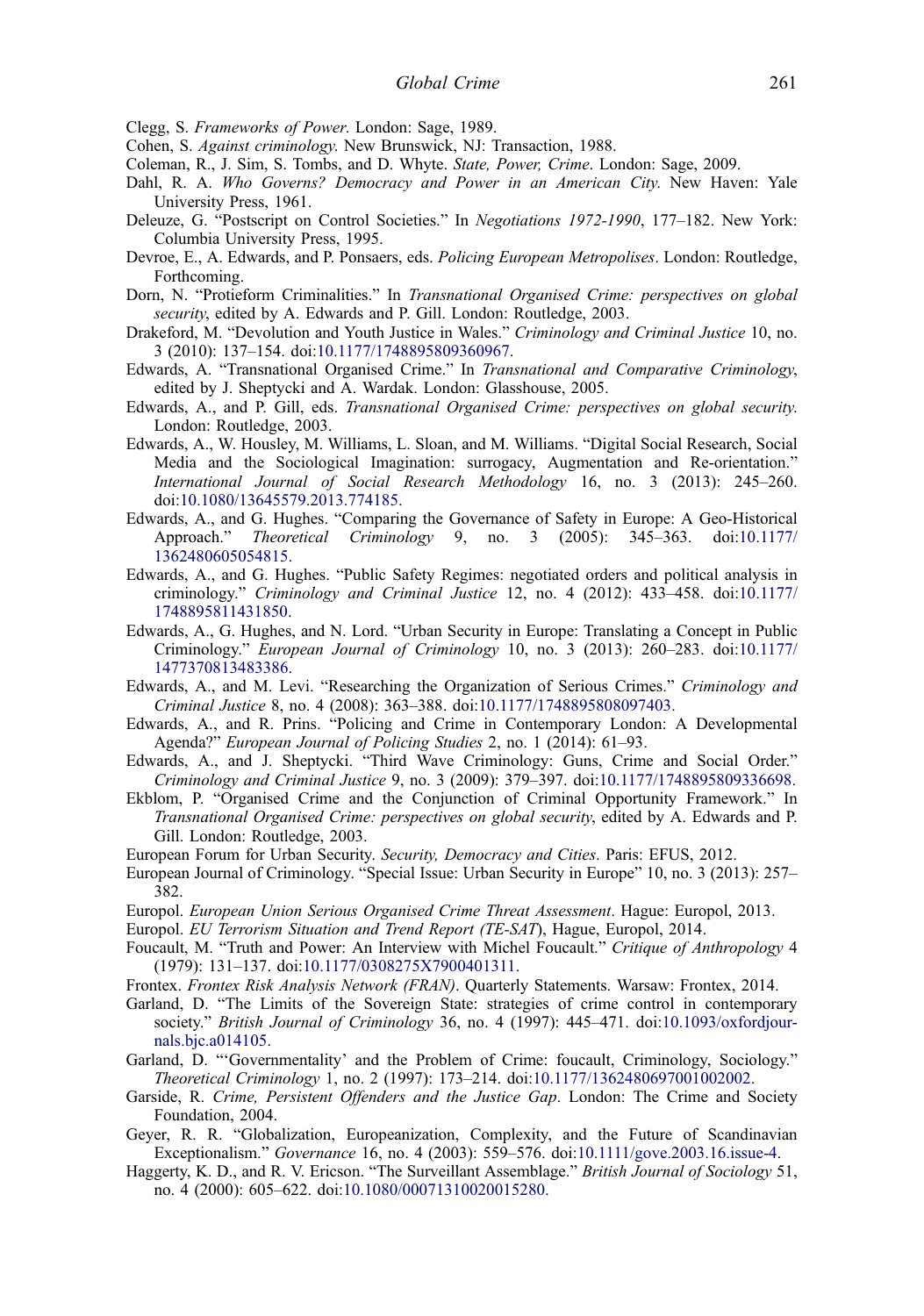- Hague Security Delta. "HSD Dossier Drones." [https://www.thehaguesecuritydelta.com/projects/pro](https://www.thehaguesecuritydelta.com/projects/project/urban-security/55-hsd-project-drones) [ject/urban-security/55-hsd-project-drones](https://www.thehaguesecuritydelta.com/projects/project/urban-security/55-hsd-project-drones).
- Hallsworth, S., and J. Lea. "Reconstructing Leviathan: Emerging Contours of the Security State." Theoretical Criminology 15, no. 2 (2011): 141–157. doi:[10.1177/1362480610383451.](http://dx.doi.org/10.1177/1362480610383451)
- Hay, C. Re-stating Social and Political Change. Buckingham: Open University Press, 1996.
- Hope, T. "Inequality and the Clubbing of Private Security." In Crime, Risk and Insecurity, edited by T. Hope and R. Sparks. London: Routledge, 2000.
- Hope, T. "The Distribution of Household Property Crime Victimisation: Insights from the British Crime Survey." In Surveying Crime in the 21st Century. Crime Prevention Studies. 22 vols, edited by M. G. Maxfield and M. Hough. Uffculme, UK: Willan and New York: Criminal Justice Press, 2007.
- Housley, W., and R. Fitzgerald. "The Reconsidered Model of Membership Categorization Analysis." Qualitative Research 2 (2002): 59–83. doi:[10.1177/146879410200200104.](http://dx.doi.org/10.1177/146879410200200104)
- Housley, W., R. Procter, A. Edwards, P. Burnap, M. Williams, L. Sloan, O. Rana, J. Morgan, A. Voss, and A. Greenhill. "Big and broad social data and the sociological imagination: a collaborative response." Big Data & Society 1, no. 2 (2014):  $1-15$ . doi:[10.1177/](http://dx.doi.org/10.1177/2053951714545135) [2053951714545135.](http://dx.doi.org/10.1177/2053951714545135)
- Hughes, G. Sociological Criminology. London: Palgrave, 2016.
- Innes, M. "Signal Crimes and Signal Disorders: Notes on Deviance as Communicative Action." The British Journal of Sociology 55, no. 3 (2004): 335–355. doi:[10.1111/bjos.2004.55.issue-3.](http://dx.doi.org/10.1111/bjos.2004.55.issue-3)
- Jessop, R. State Theory: Putting Capitalist States in their Place. Cambridge: Polity, 1990.
- Jones, T. "Governance and Security." In The Oxford Handbook of Criminology, edited by M. Maguire, R. Morgan, and R. Reiner. 5th ed. Oxford: Oxford University Press, 2012.
- Latour, B. "Powers of Association." In Power, Action and Belief: A New Sociology of Knowledge, edited by J. Law. London: Routledge and Kegan Paul, 1986.
- Lea, J. Crime and Modernity. London: Sage, 2000.
- Lea, J., and K. Stenson. "Security, Sovereignty, and Non-State Governance 'From Below'." Canadian Journal of Law and Society 22, no. 2 (2007): 9–27. doi:[10.1017/](http://dx.doi.org/10.1017/S0829320100009339) [S0829320100009339.](http://dx.doi.org/10.1017/S0829320100009339)
- Levi, M., and M. Maguire. "Reducing and Preventing Organised Crime: An Evidence-Based Critique." Crime, Law and Social Change 41, no. 5 (2004): 397–469. doi:[10.1023/B:](http://dx.doi.org/10.1023/B:CRIS.0000039600.88691.af) [CRIS.0000039600.88691.af.](http://dx.doi.org/10.1023/B:CRIS.0000039600.88691.af)
- Loader, I., and R. Sparks. "Contemporary Landscapes of Crime, Order, and Control: Governance, Risk, and Globalization." In The Oxford Handbook of Criminology, edited by M. Maguire, R. Morgan, and R. Reiner. 4th ed. Oxford: Oxford University Press, 2007.
- Loader, I., and R. Sparks. Public Criminology. London: Routledge, 2010.
- Lyon, D. "Surveillance, Snowden and Big Data: capacities, consequences, critique." Big Data & Society 1, no. 2 (2014). doi:[10.1177/2053951714541861.](http://dx.doi.org/10.1177/2053951714541861)
- Mann, M. The Sources of Social Power. 1 vols. Cambridge: Cambridge University Press, 1986.
- Mann, M. The Sources of Social Power, Volume 4: Globalizations, 1945-2011. Cambridge: Cambridge University Press, 2013.
- Marsh, D., and R. A. W. Rhodes, eds. Policy Networks in British Government. Oxford: Clarendon Press, 1992.
- Marx, K. Grundrisse. Harmondsworth: Penguin, 1973.
- Matthews, R. Realist Criminology. London: Palgrave, 2014.
- McGuire, M. Technology, Crime and Justice: the Question Concerning Technomia. London: Routledge, 2012.
- McKinsey Global Institute (MGI). Disruptive Technologies: Advances that will transform life, business and the global economy, McKinsey and Company, 2013. [http://www.mckinsey.com/](http://www.mckinsey.com/insights/business_technology/disruptive_technologies) [insights/business\\_technology/disruptive\\_technologies.](http://www.mckinsey.com/insights/business_technology/disruptive_technologies)
- Mearian, L. 2014. "Lab Tests Show 3D Printed Guns Can be Useless and Dangerous: But the Liberator 3D Gun Maker Calls the Tests Propaganda." Computer World, May 14. [http://www.](http://www.computerworld.com/article/2490074/emerging-technology/lab-tests-show-3d-printed-guns-can-be-useless%2014-and-dangerous.html) [computerworld.com/article/2490074/emerging-technology/lab-tests-show-3d-printed-guns-can](http://www.computerworld.com/article/2490074/emerging-technology/lab-tests-show-3d-printed-guns-can-be-useless%2014-and-dangerous.html)be-useless—[-and-dangerous.html](http://www.computerworld.com/article/2490074/emerging-technology/lab-tests-show-3d-printed-guns-can-be-useless%2014-and-dangerous.html)
- National Crime Agency. National Strategic Assessment of Serious and Organised Crime. London: NCA, 2014.
- Neocleous, M., and G. Rigakos, eds. Anti-Security. London: Sage, 2011.